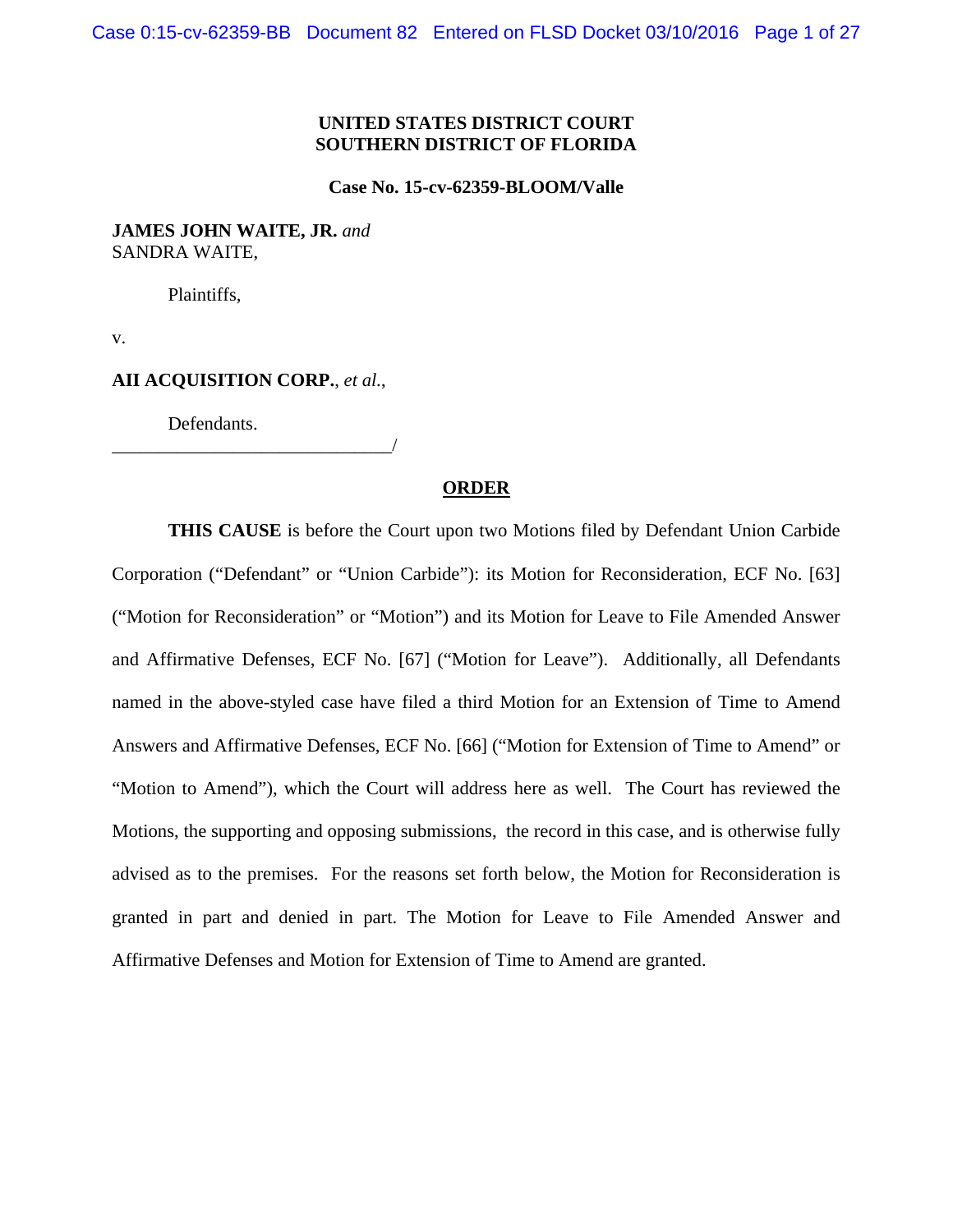# **I. Background**<sup>1</sup>

 $\overline{a}$ 

Plaintiffs James John Waite, Jr., and Sandra Waite ("Plaintiffs") brought this action against Defendant asbestos manufacturers ("Defendants")<sup>2</sup>, including Union Carbide, for injuries sustained from exposure to "asbestos dust" from products that were "mined, processed, supplied, manufactured, and distributed" by Defendants or their predecessors. Compl. ¶¶ 9, 10. Defendant "manufactures or manufactured" products that contained "substantial amounts of asbestos" ("Asbestos Products"), including, among others, "asbestos insulation and cements, friction materials, asbestos containing automobiles and braking systems, gasket materials, clutch facings, drywall joint compound and highly refined asbestos fiber." *Id*. ¶¶ 5, 12. Plaintiff James Waite, and those working with and around him, used Defendants' Asbestos Products, beginning in the 1940s, and through the 1970s, "in the intended manner and without significant change in the Asbestos Product's condition. Plaintiff relied upon the Defendants to instruct him and those working around him regarding the proper methods of handling the products, being unaware of the dangerous properties of asbestos." *Id*. ¶¶ 11, 12. "Plaintiff's exposure to and inhalation of asbestos from Defendants' Asbestos Products caused him to contract an asbestos-related disease, specifically malignant mesothelioma." *Id*. 13. The Complaint seeks compensatory damages for three claims against Defendants: Negligence (Count I); Strict Liability (Count II); and Failure to Use Reasonable Care (Count III).

Plaintiffs filed their Complaint, ECF No. [1-2] at 13-34 ("Complaint"), on November 6, 2015. Defendant filed its Motion to Dismiss for lack of personal jurisdiction, ECF No. [23] ("Motion to Dismiss"), on November 25, 2015. The Motion to Dismiss became ripe for

<sup>&</sup>lt;sup>1</sup> These facts are substantially similar to those set forth in the Court's Order Denying Defendant's Motion to Dismiss. They are repeated here for ease of reference.

<sup>&</sup>lt;sup>2</sup> Defendants in this action include: AII Acquisition Corp; Borg-Warner Corporation; Ford Motor Company; Genuine Parts Company; Georgia-Pacific LLC; Honeywell International, Inc.; Pneumo Abex LLC; Union Carbide; and Western Auto Supply Company.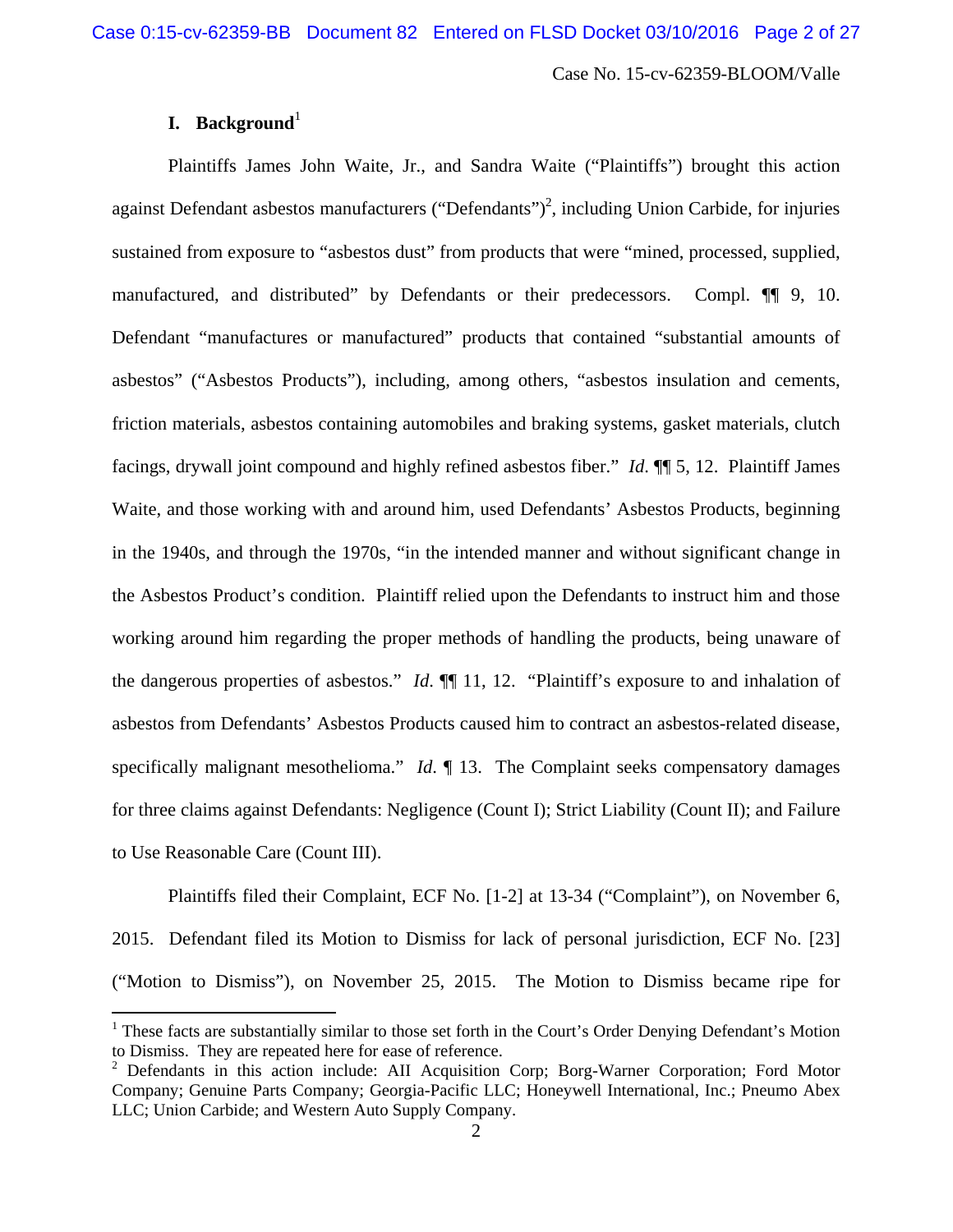adjudication on December 24, 2015. On December 28, 2015, the Court entered its memorandum opinion and order denying Union Carbide's Motion to Dismiss. ECF No. [50] (the "Order"); *Waite v. AII Acquisition Corp.*, 2015 WL 9595222 (S.D. Fla. Dec. 29, 2015). The instant Motion for Reconsideration followed, less than twenty-eight days from issuance of the Order, pursuant to the Federal Rule of Civil Procedure 59(b). Plaintiffs responded to Defendant's Motion for Reconsideration on February 8, 2016, ECF No. [70] ("Response"), to which Defendant replied on February 19, 2016, ECF No. [73] ("Reply"). On February 1, 2016, Defendants filed their Motion for Extension of Time to Amend, and Union Carbide filed its Motion for Leave to File an Amended Answer and Affirmative Defenses.

### **II. Legal Standard**

# **A. Reconsideration**

Defendant seeks reconsideration of the Order pursuant to Fed. R. Civ. P. 59(e). "While Rule 59(e) does not set forth any specific criteria, the courts have delineated three major grounds justifying reconsideration: (1) an intervening change in controlling law; (2) the availability of new evidence; and (3) the need to correct clear error or prevent manifest injustice." *Williams v. Cruise Ships Catering & Serv. Int'l, N.V.*, 320 F. Supp. 2d 1347, 1357-58 (S.D. Fla. 2004) (citing *Sussman v. Salem, Saxon & Nielsen, P.A.*, 153 F.R.D. 689, 694 (M.D. Fla. 1994)); *see Burger King Corp. v. Ashland Equities, Inc.*, 181 F. Supp. 2d 1366, 1369 (S.D. Fla. 2002) ("[T]here are three major grounds which justify reconsideration: (1) an intervening change in controlling law; (2) the availability of new evidence; and (3) the need to correct clear error or prevent manifest injustice.").

"[R]econsideration of a previous order is an extraordinary remedy to be employed sparingly in the interests of finality and conservation of scarce judicial resources." *Wendy's*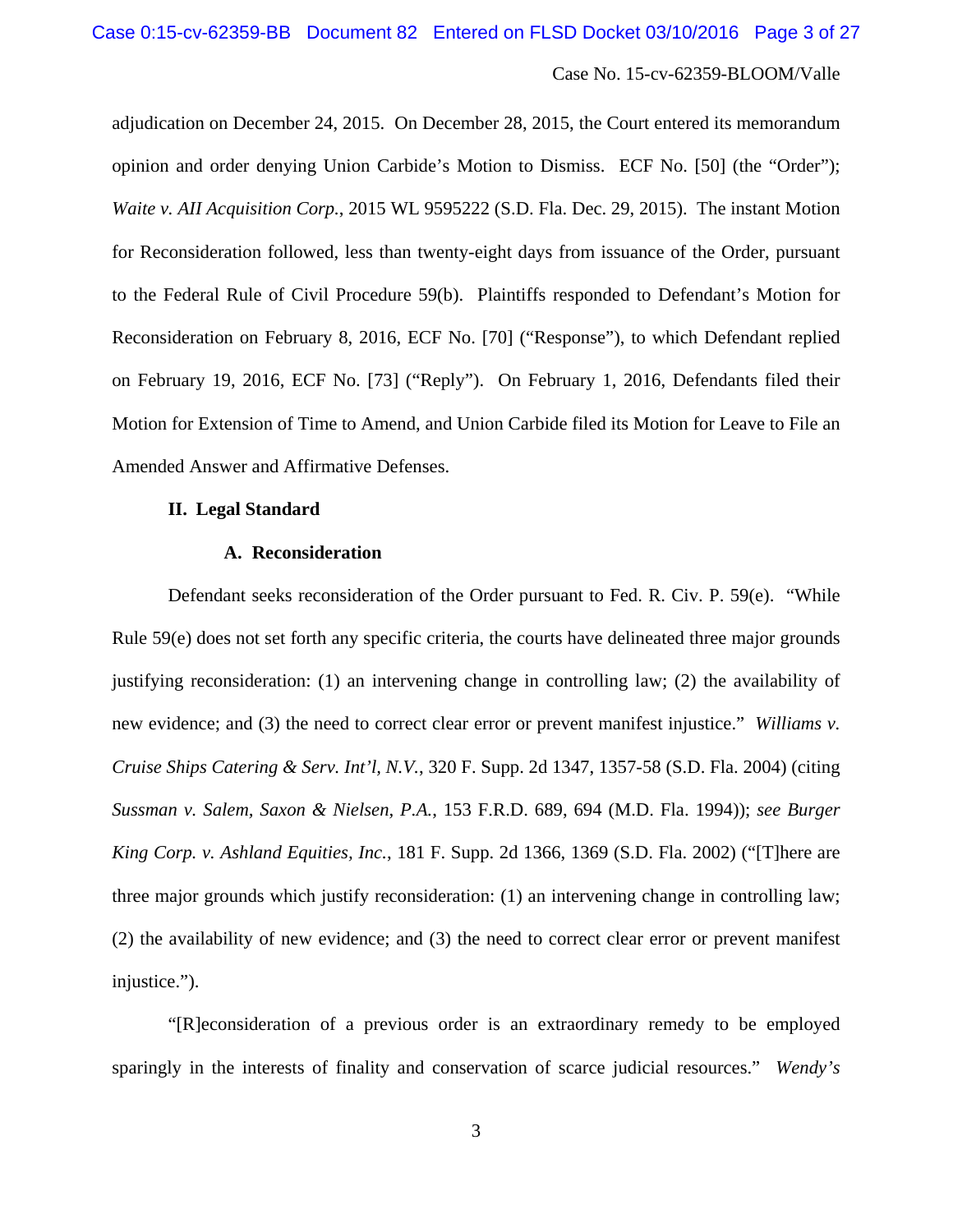*Int'l, Inc. v. Nu-Cape Const., Inc.*, 169 F.R.D. 680, 685 (M.D. Fla. 1996); *see also Campero USA Corp. v. ADS Foodservice, LLC*, 916 F. Supp. 2d 1284, 1290 (S.D. Fla. 2012). "Motions for reconsideration are appropriate where, for example, the Court has patently misunderstood a party." *Compania de Elaborados de Cafe v. Cardinal Capital Mgmt., Inc.*, 401 F. Supp. 2d 1270, 1283 (S.D. Fla. 2003); *see Eveillard v. Nationstar Mortgage LLC*, 2015 WL 1191170, at \*6 (S.D. Fla. Mar. 16, 2015). But, "[a] motion for reconsideration should not be used as a vehicle to present authorities available at the time of the first decision or to reiterate arguments previously made." *Z.K. Marine Inc. v. M/V Archigetis*, 808 F. Supp. 1561, 1563 (S.D. Fla. 1992). "[T]he movant must do more than simply restate his or her previous arguments, and any arguments the movant failed to raise in the earlier motion will be deemed waived." *Compania*, 401 F. Supp. 2d at 1283. Simply put, a party "cannot use a Rule 59(e) motion to relitigate old matters, raise argument or present evidence that could have been raised prior to the entry of judgment." *Michael Linet, Inc. v. Vill. of Wellington, Fla.,* 408 F.3d 757, 763 (11th Cir. 2005).

#### **B. Amendment of Pleadings**

Apart from initial amendments permissible as a matter of course, "a party may amend its pleading only with the opposing party's written consent or the court's leave." Fed. R. Civ. P. 15(a)(2). "The court should freely give leave when justice so requires." *Id.* The Court notes that, here, Defendants filed their Motions before the deadline to amend set by the Court. However, "[a] district court need not . . . allow an amendment (1) where there has been undue delay, bad faith, dilatory motive, or repeated failure to cure deficiencies by amendments previously allowed; (2) where allowing amendment would cause undue prejudice to the opposing party; or (3) where amendment would be futile." *Bryant v. Dupree*, 252 F.3d 1161, 1163 (11th Cir. 2001). The law in this Circuit is clear that "a district court may properly deny leave to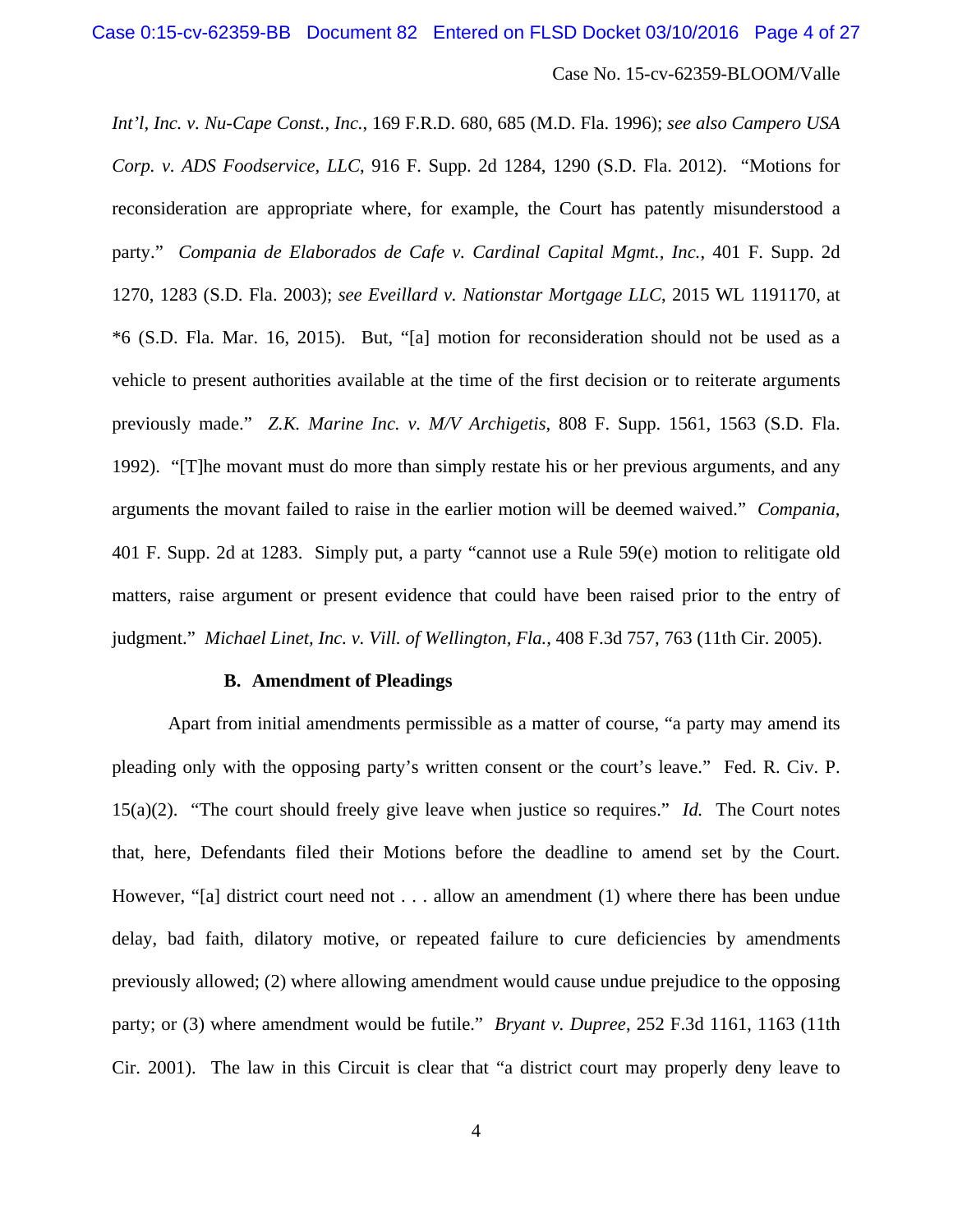amend the complaint under Rule 15(a) when such amendment would be futile." *Hall v. United Ins. Co. of Am.*, 367 F.3d 1255, 1263 (11th Cir. 2004); *see also Williams v. Bd. of Regents of Univ. Sys. of Georgia*, 477 F.3d 1282, 1292 n. 6 (11th Cir. 2007) (same); *Thompson v. City of Miami Beach, Fla.*, 990 F. Supp. 2d 1335, 1343 (S.D. Fla. 2014) ("[A] district court may properly deny leave to amend the complaint under Rule 15(a) when such amendment would be futile.") (citation omitted). Any requests for leave to amend after the applicable deadline, as set in a scheduling order, require a showing of "good cause." Fed. R. Civ. P. 16(b)(4). "To establish good cause, the party seeking the extension must establish that the schedule could not be met despite the party's diligence." *Ashmore v. Sec'y, Dep't of Transp.*, 503 F. App'x 683, 685-86 (11th Cir. 2013).

Through these lenses, the Court addresses the instant Motions in turn.

### **III.Discussion**

 $\overline{a}$ 

# **A. Motion for Reconsideration**

The recent Supreme Court decision of *Daimler AG v. Bauman*, 134 S. Ct. 746 (2014), governs this matter. In the Motion for Reconsideration, Defendant makes four principal arguments: (1) the Court misunderstood Union Carbide's *Daimler* argument<sup>3</sup> and failed to apply

 $3$  Union Carbide argues that the Court misunderstood Defendant's argument by framing it as proposing that *Daimler* "*ipso facto* precludes jurisdiction over a company whose state of incorporation and principal place of business are elsewhere, regardless of the company's activities in Florida." Order at 14. Defendant contends that, to the contrary, it expressly acknowledged that *Daimler* left open the "possibility" that "a corporation's operations in a forum other than its formal place of incorporation or principal place of business" could "be so substantial and of such a nature as to render the corporation at home in that State." Motion to Dismiss at 6. The Court recognizes that portions of the Court's Order summarizing Defendant's argument in the Motion to Dismiss appear exaggerated, standing alone. It is true that in the Motion to Dismiss, Defendant acknowledged that there could exist an exceptional case in which a nonresident company could be subject to general jurisdiction under *Daimler*. Motion at 2 (quoting Daimler at 760) ("*Daimler* held that, *ordinarily*, a corporation will be deemed 'at home,' and subject to general jurisdiction, only in the state or states of its 'place of incorporation and principal place of business.'") (emphasis added). However, it did not explain to the Court why this case did not fall into that exception – instead, merely representing that the fact that Florida is neither Union Carbide's state of incorporation nor its principle place of business is dispositive. Here is one example: "In fact, Plaintiffs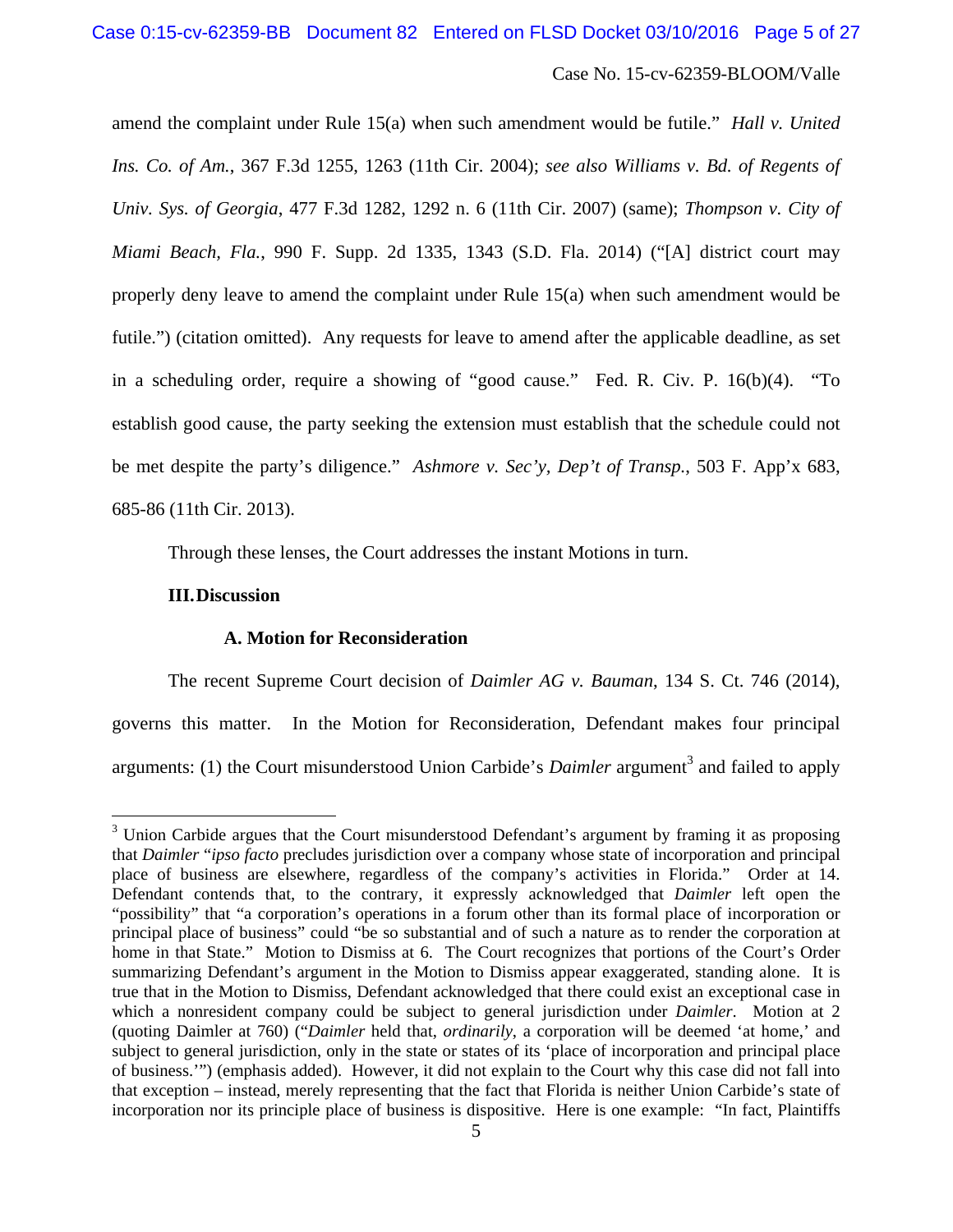the Eleventh Circuit's controlling decisions in *Carmouche* and *Schulman*; (2) the Court erroneously utilized specific jurisdiction principles to determine whether the exercise of general jurisdiction would comport with due process; (3) the Court "manifestly misapplied" *Daimler*; and (4) the Court clearly erred in focusing on allegations of decades-old conduct to determine general jurisdiction.<sup>4</sup> See Motion at 1-2. The Motion further maintains that Plaintiffs' evidence fails to demonstrate that Union Carbide is subject to specific jurisdiction in Florida in this action.

The Court agrees that reconsideration of its Order on Defendant's Motion to Dismiss is warranted to correct clear error. *See, e.g.*, *Bell v. Florida Highway Patrol*, 589 F. App'x 473, 474 (11th Cir. Dec. 11, 2014) (citing *Schuurman v. Motor Vessel Betty KV*, 798 F.2d 442, 445 (11th Cir. 1986) (affirming district court decision granting defendant's motion for reconsideration where court committed error in failing to analyze *Schurrman* in rendering its original decision). Despite Defendant's assertions to the contrary, the Order cites, and even quotes, the Eleventh Circuit in *Carmouche* – not once, but twice.<sup>5</sup> See Order at 3-4, 6; Waite, 2015 WL 9595222, at \*2 (quoting *Carmouche v. Carnival Corp.*, 36 F. Supp. 3d 1335, 1388 (S.D. Fla. 2014), *aff'd by Carmouche v. Tamborlee Mgmt., Inc.*, 789 F.3d 1201, 1204 (11th Cir. 2015)) ("Once the plaintiff pleads sufficient material facts to form a basis for in personam jurisdiction, the burden shifts to the defendant to challenge plaintiff's allegations by affidavits or other pleadings."); *id.* at \*3 (citing *Tarasewicz v. Royal Caribbean Cruises Ltd.*, 2015 WL 3970546, at \*20 (S.D. Fla. June 30, 2015) (quoting *Carmouche*, 36 F. Supp. 3d at 1341) ("While

1

plead (correctly) that Union Carbide is incorporated in New York and (incorrectly) that its principal place of business is New York, which alone should end the inquiry under *Daimler*." As discussed below, this is certainly *not* where the case law, including *Daimler*, *Carmouche*, or *Schulman*, dictates that the relevant inquiry should end.

<sup>&</sup>lt;sup>4</sup> Alternatively, Defendant requests that the Court certify the Order for immediate review pursuant to 28 U.S.C. § 1292(b).

<sup>5</sup> Although the Court cited the District Court decision in *Carmouche*, rather than the Circuit Court affirmance, the Circuit opinion affirmed all parts of the District Court opinion.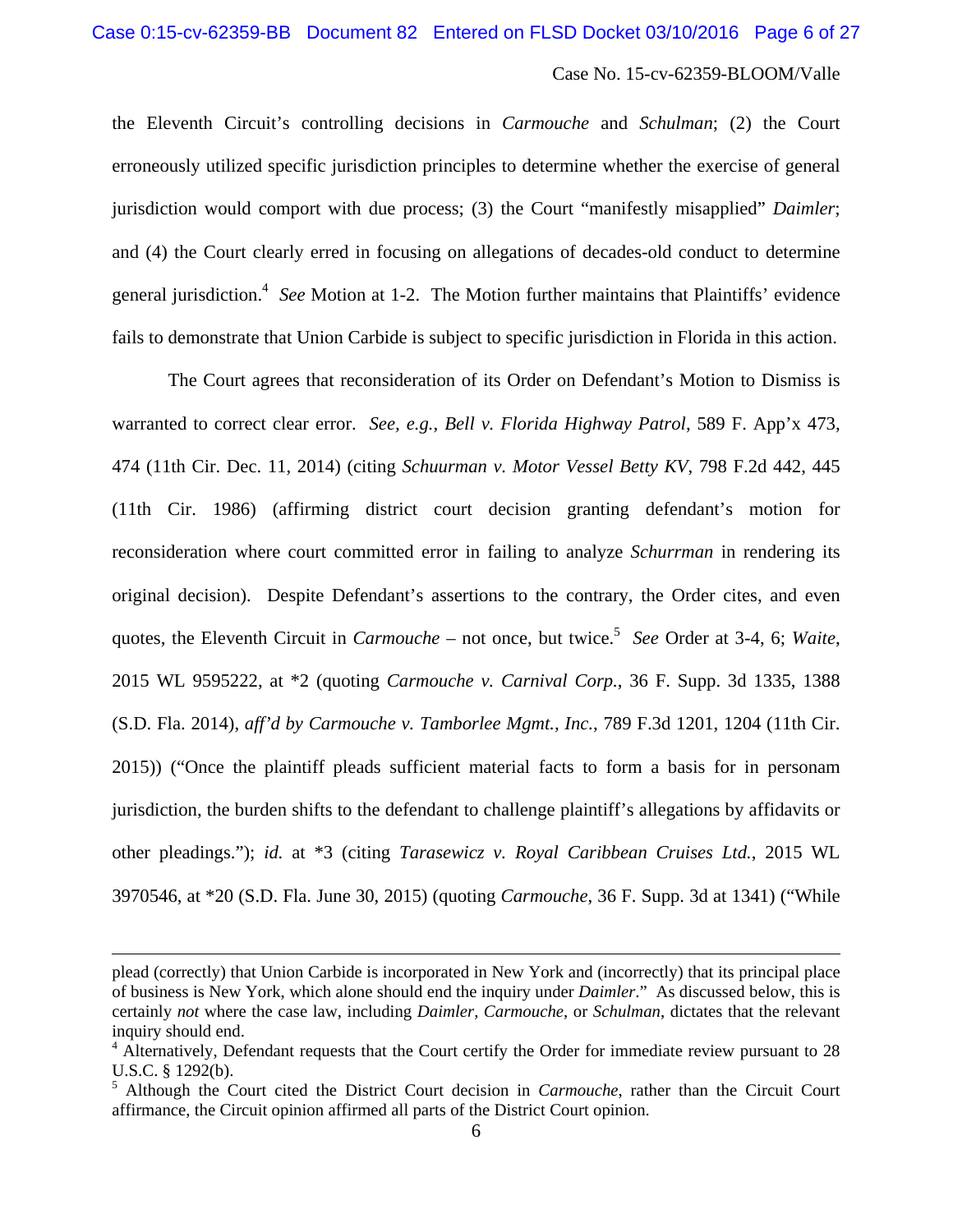Florida's specific jurisdiction requires the plaintiff to establish connexity between the injuries suffered and the defendant's contacts, Florida's general jurisdiction does not.")). However, despite these references, the Court failed to correctly apply therein the standard articulated by the Eleventh Circuit in *Carmouche*, as restated in *Schulman*. As clarified by the subsequent analysis, proper application of Eleventh Circuit case law counsels against finding that Union Carbide is subject to general jurisdiction in Florida. Nevertheless, specific jurisdiction over Union Carbide in the Southern District of Florida exists under these facts.

# **1. General Jurisdiction**<sup>6</sup>

 The Supreme Court has explained the general jurisdiction analysis as follows: "[T]he proper inquiry, this Court has explained, is whether a foreign corporation's 'affiliations with the State are so continuous and systematic as to render [it] essentially at home in the forum State.'" *Daimler*, 134 S. Ct. at 749 (quoting *Goodyear Dunlop Tires Operations, S.A. v. Brown*, 131 S. Ct. 2846, 2851 (2011)) (quotation marks omitted). The Eleventh Circuit has restated this test as follows: "A foreign corporation cannot be subject to general jurisdiction in a forum unless the corporation's activities in the forum closely approximate the activities that ordinarily characterize a corporation's place of incorporation or principal place of business." *Carmouche*, 789 F.3d at 1205; *see also Schulman*, 624 F. App'x at 1005 ("A court may assert general jurisdiction over foreign (sister-state or foreign-country) corporations, without offending due process when their affiliations with the State are so continuous and systematic as to render them essentially at home in the forum State.") (quotation marks omitted) (quoting *Goodyear*, 131 S. Ct. at 2851; *Int'l Shoe Co. v. Washington*, 326 U.S. 310, 317 (1945).

 $\overline{a}$ 

<sup>6</sup> For a full recitation of the standard on general jurisdiction, *see Waite v. AII Acquisition Corp.*, 2015 WL 9595222, at \*3 (Dec. 29, 2015). The Court states only the law relevant to the instant granting of reconsideration.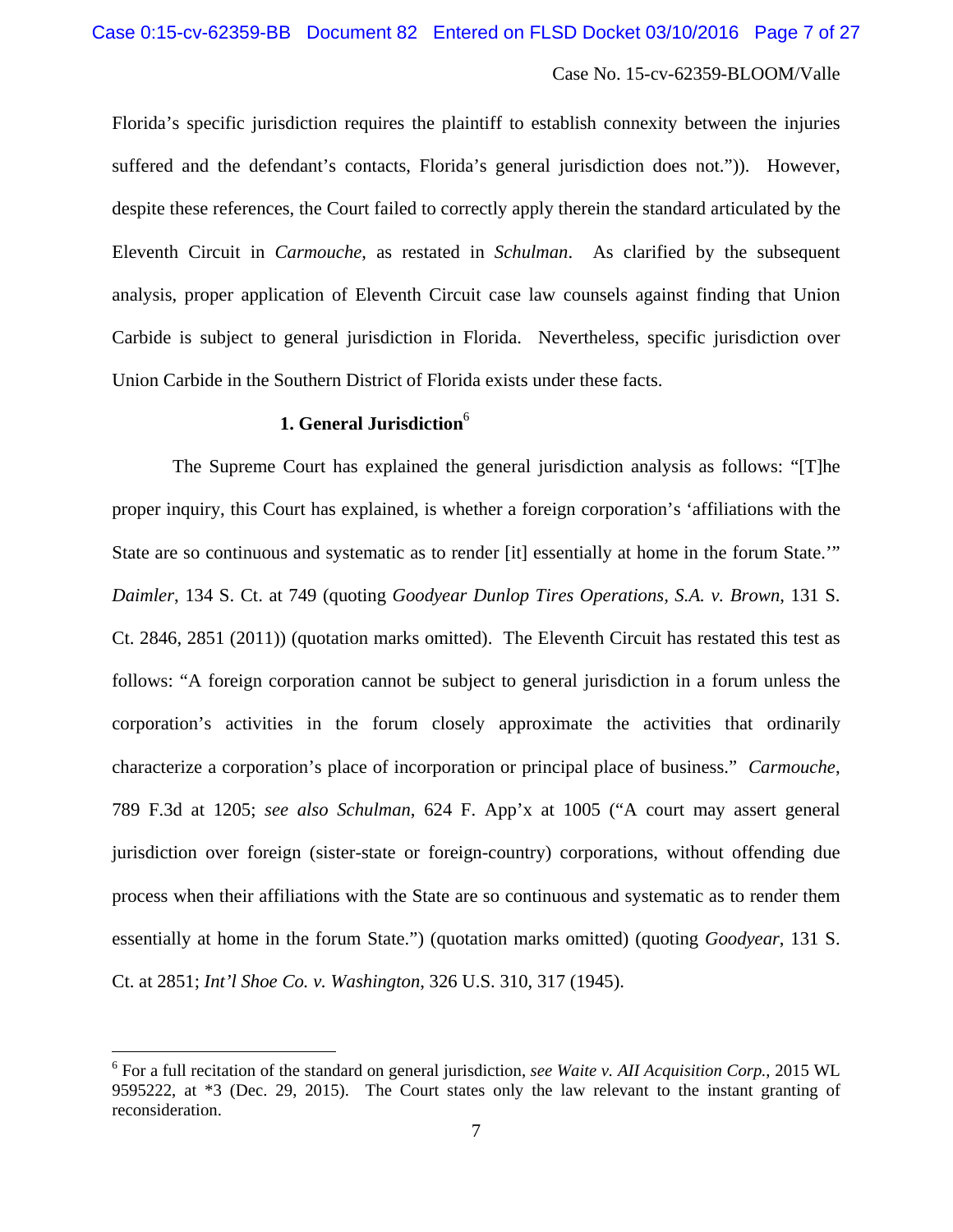Thus, although *Daimler* did not overrule the contacts-based doctrine of *Int'l Shoe*, it significantly narrowed it: "[T]he inquiry under *Goodyear* is not whether a foreign corporation's in-forum contacts can be said to be in some sense 'continuous and systematic,' it is whether that corporation's 'affiliations with the State are so 'continuous and systematic' as to render [it] essentially at home in the forum State.'" *Daimler*, 134 S. Ct. at 761 (quoting *Goodyear*, 131 S. Ct. at 2851); *see, e.g.*, *Perkins v. Benguet Consolidated Mining Co.*, 342 U.S. 437, 448 (1952) (finding general jurisdiction where the defendant had established a temporary management office in the subject forum during wartime). Thus, a nonresident corporation will be subject to general jurisdiction only in the "exceptional case."

Of course, the relevant determination is inherently fact-intensive. Accordingly, in the original Order, the Court analyzed the facts presented as they compare to those in *Daimler*:

*Daimler* involved claims brought in the United States against a German corporation (Daimler) by Argentinian citizens for wrongs committed by an Argentinian subsidiary of Daimler in Argentina. At no point in the case were there any tortious acts conducted, connected to, directed at, or effected in the United States, let alone in [the home state]. Under those facts, the Supreme Court found that general jurisdiction was improper. In stark contrast, Plaintiffs' actions here involve Florida citizens, whose injuries developed and were diagnosed and treated in Florida as a result of exposure to Defendant's asbestos products. . . . Moreover, Waite's exposure to Defendant's asbestos in Massachusetts occurred when Defendant was systematically and continuously importing the exact same product into Florida.

Order at 16. Thus, the Supreme Court based its reversal of the Ninth Circuit's finding of general jurisdiction on facts that paint a far more attenuated picture of a defendant's connection to the home forum as compared to those present in the instant dispute, to wit: the insignificance of the "observation that MBUSA's [an American subsidiary of Daimler] services were 'important' to Daimler, as gauged by Daimler's hypothetical readiness to perform those services itself if MBUSA did not exist"; the fact that the suit was brought by "foreign plaintiffs having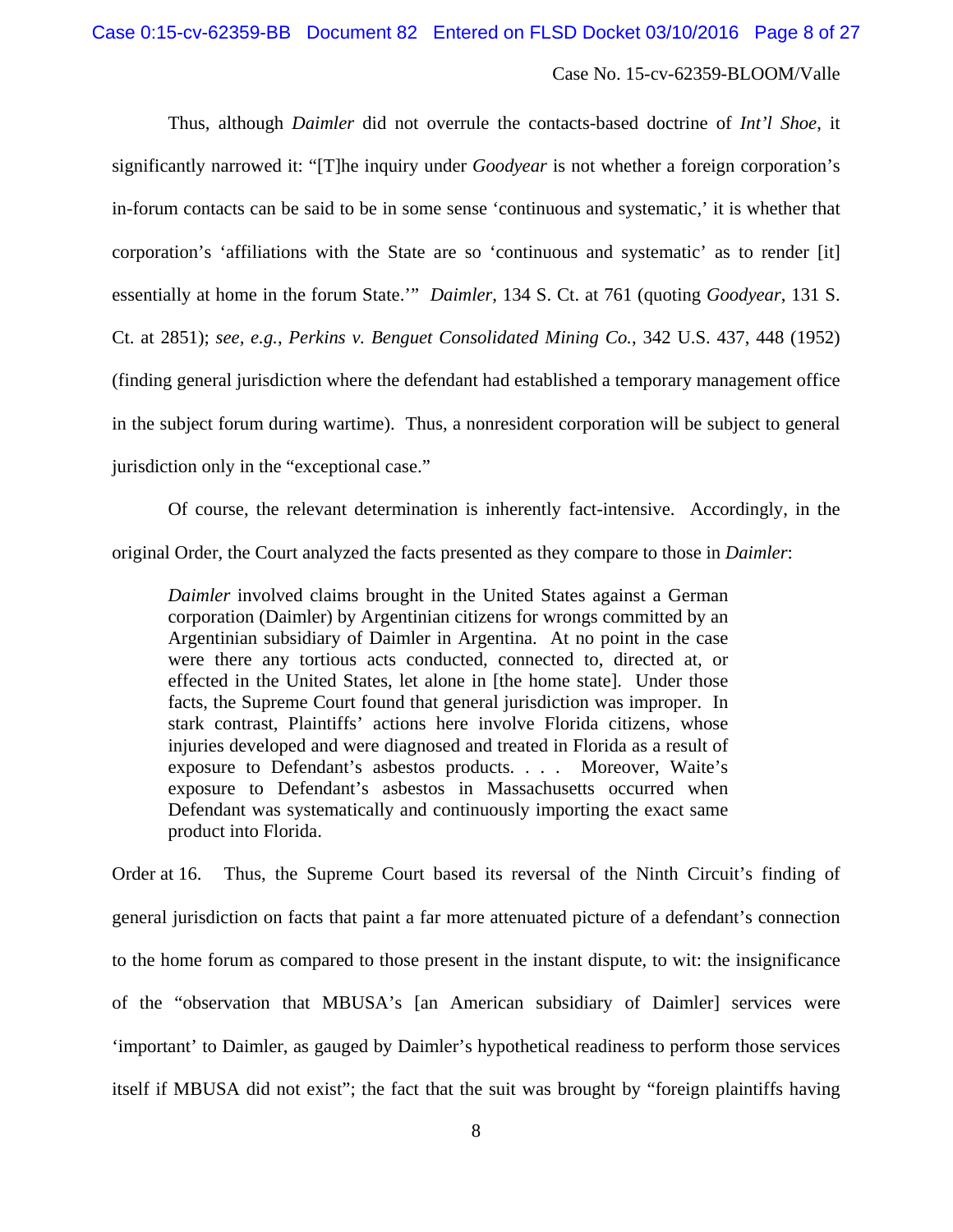nothing to do with anything that occurred or had its principal impact in California"; and the "risks to international comity posed by its expansive view of general jurisdiction." *Id.* at 749-50.

Similarly, in *Barriere v. Juluca*, 2014 WL 652831, at \*9 (S.D. Fla. Feb. 19, 2014), the Court found that the defendant, Cap Juluca, was subject to general jurisdiction in this district. In that case, the plaintiffs, citizens of Texas, sued Cap Juluca, an Anguillan corporation that managed a property in Anguilla, for a slip-and-fall injury that occurred at the defendant's resort in Anguilla. *Id.*, at \*5. Cap Juluca, an Anguillan corporation with its principal place of business in Anguilla, maintained a sales office in Florida. *Id.*, at \*8. Additionally, its assets were managed by a Florida-based agent, Leading Hotels of the World, another defendant in the lawsuit. *Id.* The Court held that this was sufficient to conclude that Leading Hotels of the World maintained control over Cap Juluca. *Id.* Accordingly, *Barriere* found that Cap Juluca had such minimum contacts with Florida to be considered "at home." *Id.*, at \*6 (citing *Goodyear*, 131 S. Ct. at 2853-54) ("The 'paradigm forum for the exercise of general jurisdiction . . . is one in which the corporation is fairly regarded as at home.""). As the Court explained, "[a] contrary result would effectively permit foreign corporations to freely solicit and accept business from Americans in the United States and at the same time be completely shielded from any liability in U.S. courts from any injury that may arise as a result." *Id.*, at \*8. Furthermore, "[b]oth Florida and the interstate judicial system have an interest in adjudicating disputes arising from injuries which occur at or as a result of these resorts particularly when the injured are flown to Florida for medical treatment as a result." *Id.*

 However, what this Court failed to originally recognize is that *Barriere* was decided without the benefit of the Eleventh Circuit's interpretation of *Daimler* in the *Carmouche* and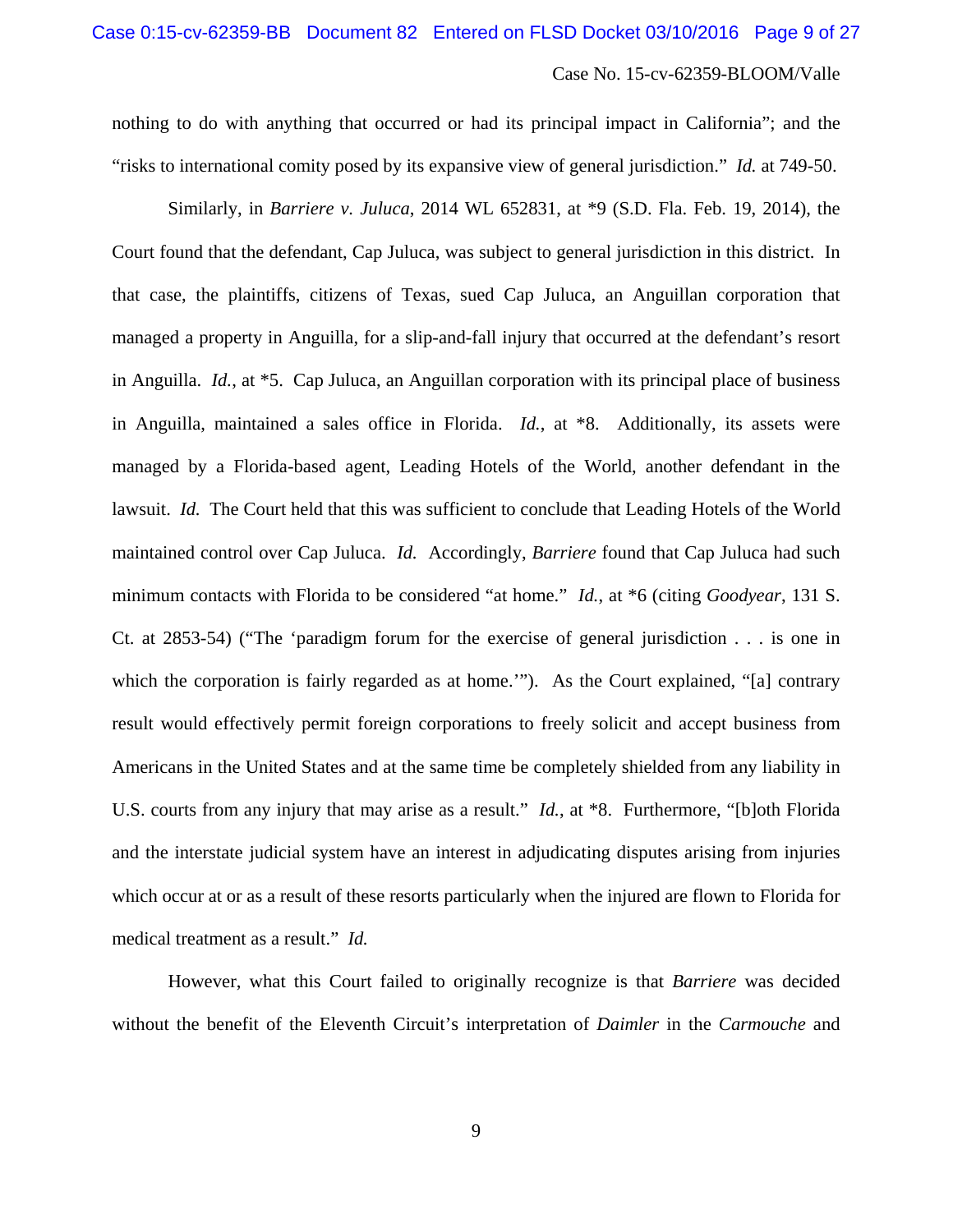*Schulman* decisions, which were entered subsequently. As this Court initially did not analyze these Eleventh Circuit opinions in detail, it does so now.

*Carmouche* involved a negligence action by a passenger on a cruise, run by Carnival Corporation, who was injured during a shore excursion operated by defendant Tamborlee in Belize. 789 F.3d at 1202. Tamborlee sought to dismiss Carmouche's complaint for lack of personal jurisdiction, which the district court granted, after allowing leave for plaintiff to take jurisdictional discovery. *Id.* Tamborlee, a corporation registered in Panama that provided shore excursions for tourists in Belize, never operated a shore excursion in Florida, never advertised to potential customers in Florida, nor was it incorporated or licensed to do business in Florida. *Id.* at 1202-03. Tamborlee's connections with Florida included insurance policies with several Florida companies, a bank account with Citibank that was handled by a department in Miami, and membership in the Florida Caribbean Cruise Association, a non-profit trade organization. *Id.* at 1203. Moreover, Tamborlee entered into an agreement with Carnival to provide shore excursions for Carnival passengers in Belize, which included a forum selection clause providing for the Southern District of Florida. *Id.* Additionally, the contract listed a post-office box in Key West, Florida, as Tamborlee's "principal place of business." *Id.* Also in 2005, Tamborlee filed a UCC financing statement with the Florida Secretary of State, which listed a different Key West address.<sup>7</sup> *Id.* The Eleventh Circuit concluded that these connections were not "so substantial" as to make this one of the "'exceptional' cases in which a foreign corporation is 'at home' in a forum other than its place of incorporation or principal place of business." *Id.* at 1204 (quoting *Daimler*, 134 S. Ct. at 761 n. 19).

 $\overline{a}$ 

<sup>7</sup> Tamborlee argued that the inclusion of these Key West addresses was "entirely in error." *Id.*  Nevertheless, the Court instructed that this address was not dispositive in its general jurisdiction analysis. *Id.*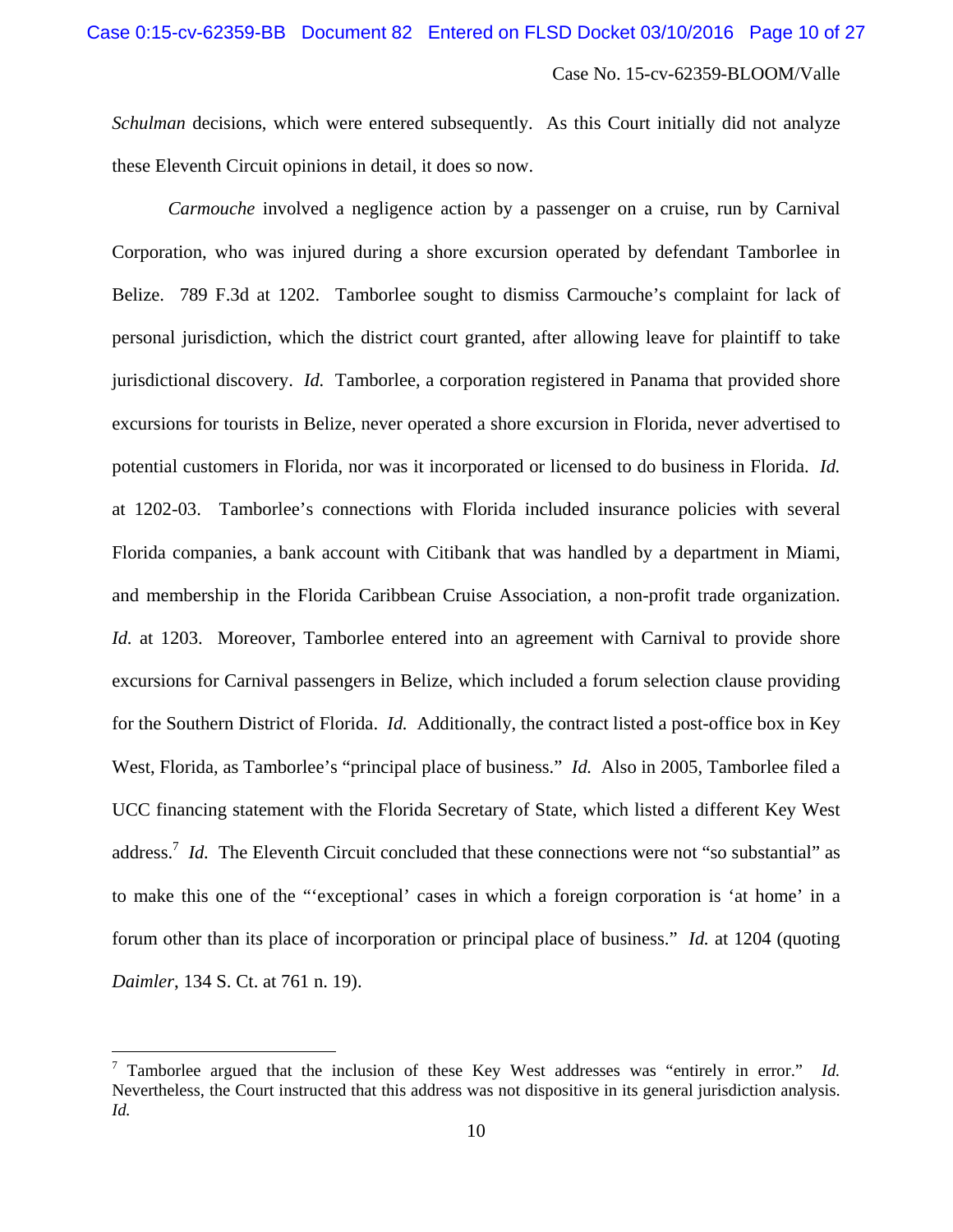Following *Carmouche*, in *Schulman v. Institute For Shipboard Educ.*, 624 F. App'x 1002, 1005 (11th Cir. Aug. 18, 2015), the plaintiff was killed during a snorkeling excursion near the island of Dominica when the captain of a catamaran started the boat's engines while Schulman was swimming nearby. *Id.* at 1004. As a result, the personal representative of Schulman's estate filed a complaint of strict liability and negligence against the manufacturer of the catamaran, Fountaine-Pajot, in the Southern District of Florida. Fountaine-Pajot moved to dismiss the complaint for lack of personal jurisdiction. *Id.* The district court, after providing plaintiff with leave to take jurisdictional discovery, granted Fountaine-Pajot's motion to dismiss. *Id.* The plaintiff appealed the decision to the Eleventh Circuit. *Id.*

According to *Schulman*, Fountaine-Pajot, a French corporation that manufactured and sold catamaran vessels in France, had distribution arrangements with distributors based in Florida and elsewhere in the United States; however, these distributors were independent businesses that purchased their vessels in France and marketed vessels made by other manufacturers as well. *Id.* Although approximately 12% of Fountaine-Pajot's sales between 2008 and 2014 were to distributors based in the United States, Fountaine-Pajot had no offices or employees in the United States. *Id.* Fountaine-Pajot marketed its vessels in magazines circulated in the United States, including the Florida-based magazines, South Winds and Florida Mariner, and Fountaine-Pajot's representatives attended boat shows in the United States, including the Miami International Boat Show. *Id.* The only other connection with the United States was an agreement between Fountaine-Pajot and CGI Financing, Inc., a Maryland-based financing company, to help dealers and buyers in the United States finance purchases of their vessels. *Id.*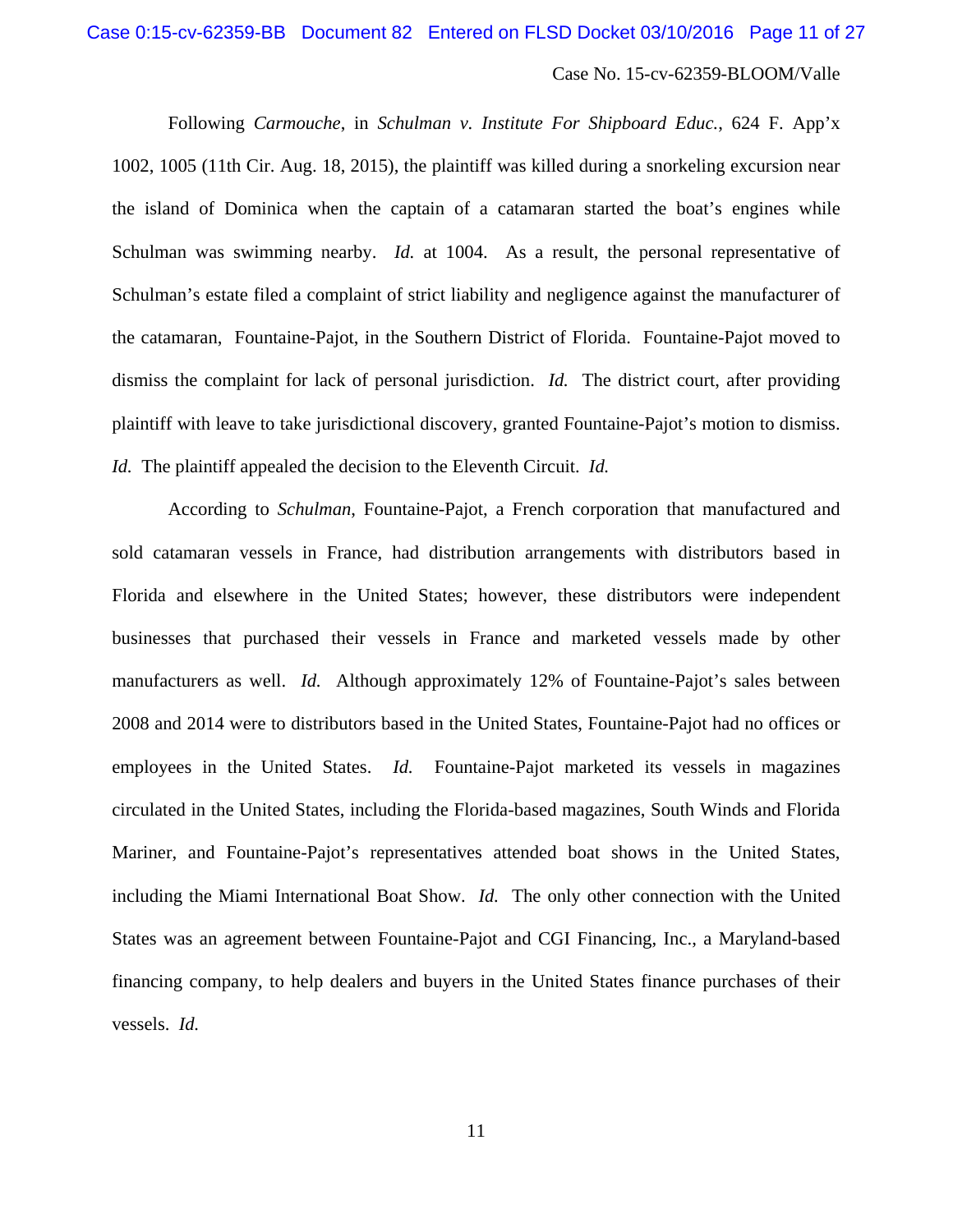Comparing the facts in *Schulman* to those in *Daimler*, the Circuit Court then reasoned that Fountaine-Pajot's few connections with Florida failed to satisfy the heightened standard for general jurisdiction: "Fountaine-Pajot has no subsidiaries based in Florida. And Fountaine-Pajot's marketing efforts and attendance at a Florida trade show, even when coupled with its sales to Florida dealers, do not render it essentially at home, in Florida." *Id.* at 1005 (citing *Fraser v. Smith*, 594 F.3d 842, 844-46 (11th Cir. 2010) (holding that Florida courts could not exercise general personal jurisdiction over foreign company even though the company engaged in marketing activities in Florida, procured liability insurance through a Florida insurance agent, purchased about half of its boats in Florida, and sent employees and representatives to Florida for training)).

Through this landscape, the Court considers the facts in the present case. According to Plaintiffs' evidence, Defendant has been registered to do business in Florida and maintained a registered agent to receive service of process in Florida since 1949. *See, e.g.*, ECF No. [38]. Throughout the 1960s, 1970s, and 1980s, it is clear from the evidence presented that Union Carbide maintained a substantial presence in Florida, actively targeting the state in its sales and marketing, as well as building, owning, and operating a plant and shipping terminal in different parts of the state. *See* Order Denying Motion to Dismiss (examining these contacts in more detail). More recently, Union Carbide has been a defendant in numerous cases litigated in Florida, including asbestos cases involving exposures to its "Calidria" brand asbestos, as implicated here. *See, e.g., Union Carbide Corp. v. Kavanaugh*, 879 So.2d 42 (Fla. 4th Dist. Ct. App. 2004); *McConnell v. Union Carbide Corp.*, 937 So.2d 148 (Fla. 4th Dist. Ct. App. 2006). Ironically, Union Carbide has also filed cases in Florida as a plaintiff. *See, e.g.,* ECF No. [38-13] *Union Carbide v. Florida Power and Light Company, et al.,* Case No. 88-cv-1622, 1993 U.S.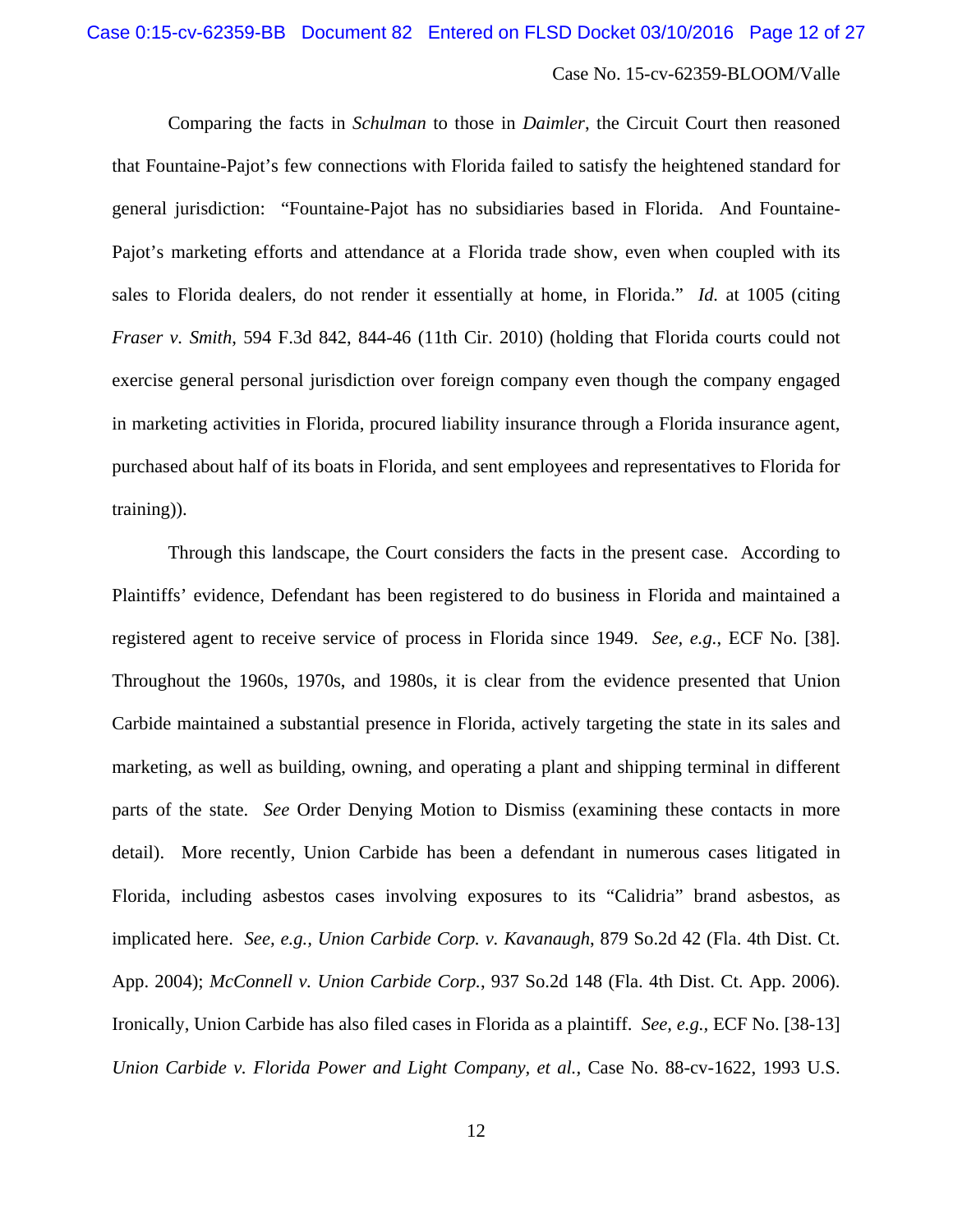Dist. LEXIS 21203 (M.D. Fla. Dec. 8, 1993) (Union Carbide brought antitrust action against Florida power companies alleging violation of federal and Florida state antitrust laws).

Defendant contends that its older contacts with the state are not proper to consider in the instant determination. *See U.S. v. Subklew*, 2001 WL 896473, at \*3 (S.D. Fla. June 5, 2001) (holding that courts considering general jurisdiction should examine a defendant's contacts with the forum state over a reasonable period of time prior to filing suit; rejecting a 13-year lookback period in that case) (citing authorities). Although there is merit to this argument, its resolution either way will not impact the Court's analysis.

The Eleventh Circuit has made clear that sales and marketing efforts, even together with holdings and operations in Florida, are insufficient to render a nonresident company at home in Florida. Likewise, Union Carbide's invocation of Florida law and its maintenance of a registered agent in Florida are not activities that closely approximate those ordinarily characterizing a corporation's place of incorporation or principal place of business. *See, e.g.*, *Virgin Health Corp. v. Virgin Enterprises Ltd.*, 393 F. App'x 623, 626 (11th Cir. 2010) ("Nor does general jurisdiction apply to [defendant] because it filed an infringement suit in the Southern District of Florida in 2006."). Certainly, Plaintiffs have presented no evidence suggesting that Union Carbide has any subsidiaries based in Florida – and, even if they had, that fact alone would not suffice for the exercise of general jurisdiction. *See, e.g.*, *Daimler*; *Schulman*. Ultimately, the evidence presented does not persuade the Court that Union Carbide's contacts with Florida are of such a magnitude or nature as to constructively render it at home here.<sup>8</sup> For that reason, Defendant is not subject to general jurisdiction in this district.

 $\overline{a}$ 

<sup>&</sup>lt;sup>8</sup> The Court refrains from analyzing reasonableness factors in the context of general jurisdiction, pursuant to the Supreme Court's instructions that they are to be "essayed" only "when specific jurisdiction is at issue." *Daimler*, 134 S. Ct. at 762 n. 20.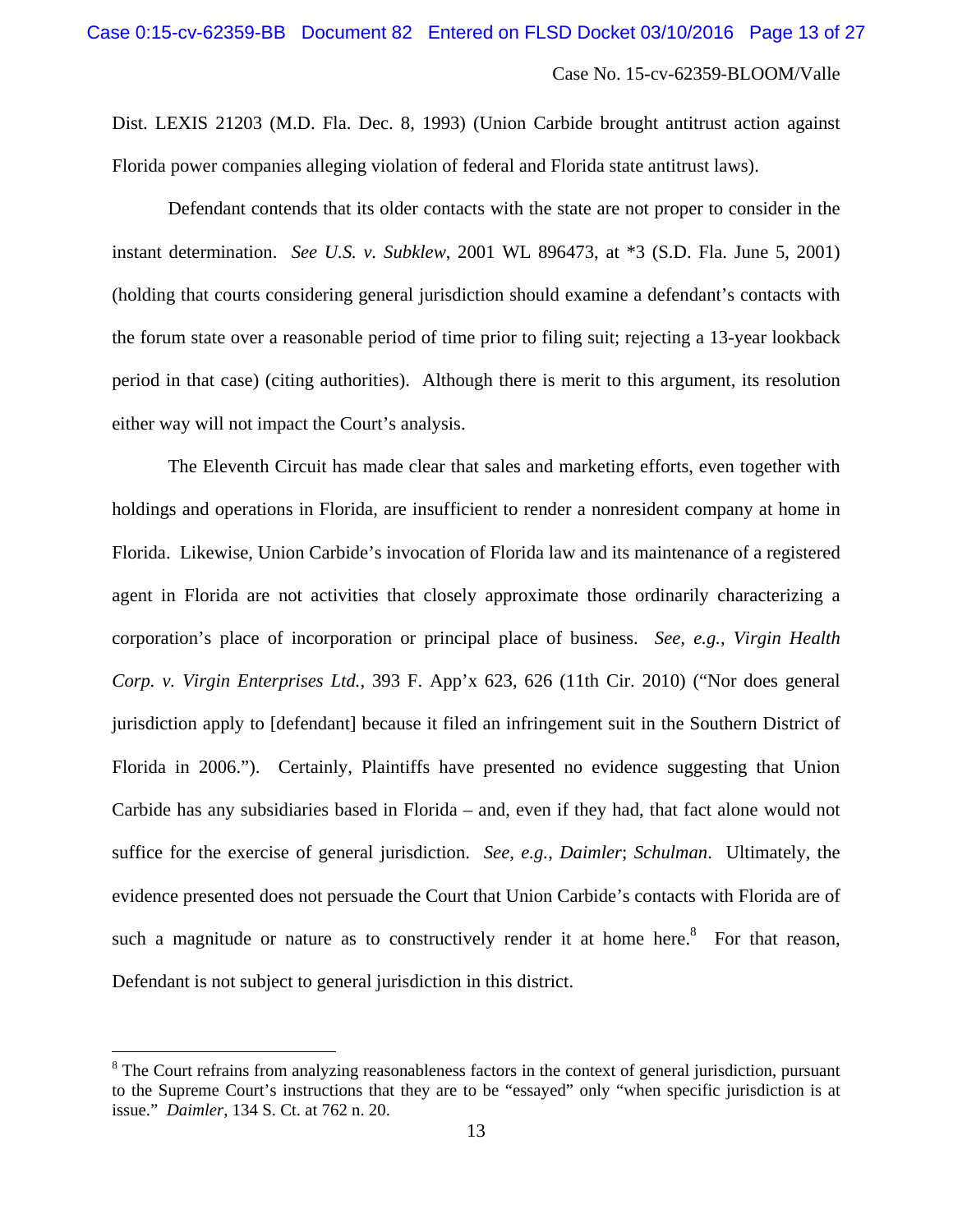# **2. Specific Jurisdiction**

Nonetheless, Defendant is clearly subject to specific jurisdiction pursuant to Florida's long-arm statute. "Since the extent of the long-arm statute is governed by Florida law, federal courts are required to construe it as would the Florida Supreme Court." *Id.* (quoting *Cable/Home Communication v. Network Prods.*, 902 F.2d 829, 856 (11th Cir. 1990)). Furthermore, "[a]bsent some indication that the Florida Supreme Court would hold otherwise, [federal courts] are bound to adhere to decisions of [Florida's] intermediate courts." *Id.* (citation omitted).

#### **a. Florida's Long-Arm Statute**

Specific jurisdiction exists where the non-resident defendant engages in specific actions enumerated in Fla. Stat. § 48.193(1), which give rise to the stated cause of action. *See Helicopteros Nacionales de Colombia, S.A. v. Hall*, 466 U.S. 408, 411 n. 8 (1984) ("It has been said that when a State exercises personal jurisdiction over a defendant in a suit arising out of or related to the defendant's contacts with the forum, the State is exercising 'specific jurisdiction' over the defendant."). This list of actions includes, in relevant part, "causing injury to persons or property within this state arising out of an act or omission by the defendant outside this state, if, at or about the time of the injury, either [the] defendant was engaged in solicitation or service activities within this state [or p]roduces, materials, or things processed, serviced, or manufactured by the defendant anywhere were used or consumed within this state in the ordinary course of commerce, trade, or use." Fla. Stat. § 48.193(1)(a)(6); *see Licciardello v. Lovelady*, 544 F.3d 1280, 1283 (11th Cir. 2008) ("[T]he Florida long-arm statute permits jurisdiction over the nonresident defendant who commits a tort outside of the state that causes injury inside the state."); *see also Posner v. Essex Ins. Co.*, 178 F.3d 1209, 1216 (11th Cir. 1999) (adopting broad interpretation of long-arm statute by Florida courts that permits personal jurisdiction over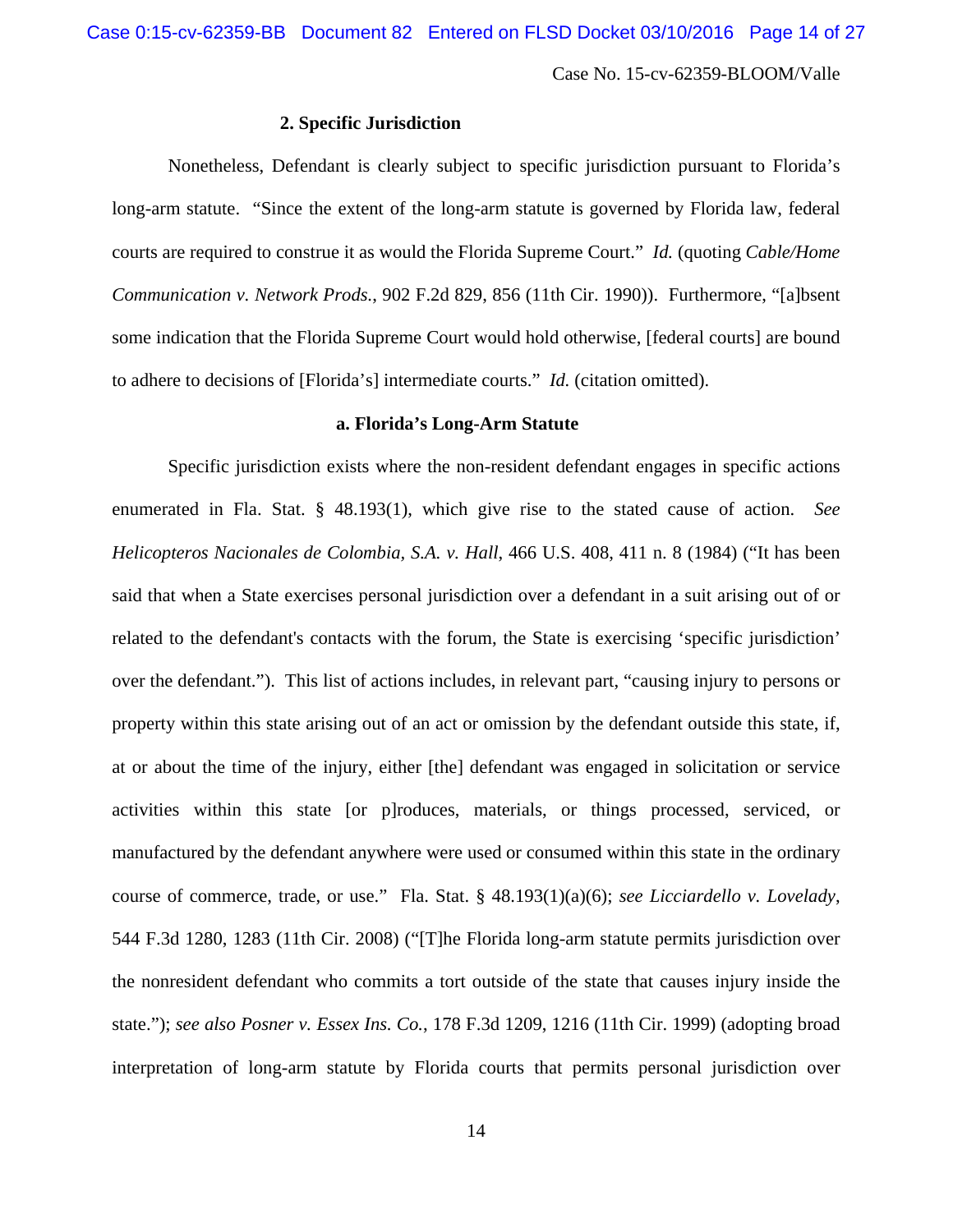nonresident defendant alleged to have committed a tort causing injury in Florida). "Florida's specific jurisdiction requires the plaintiff to establish connexity between the injuries suffered and the defendant's contacts." *Tarasewicz v. Royal Caribbean Cruises Ltd.*, 2015 WL 3970546, at \*20 (S.D. Fla. June 30, 2015) (quoting *Carmouche*, 36 F. Supp. 3d at 1341).

"It is axiomatic that a cause of action for negligence, or products liability, or breach of warranty does not accrue until the complaining party sustains some type of damage. A cause of action sounding in tort arises in the jurisdiction where the last act necessary to establish liability occurred. In Florida, the 'last act' is *discovery of the damage*." *Wildenberg v. Eagle-Picher Industries*, 645 F. Supp. 29, 30 (S.D. Fla. 1986) (citing *Colhoun v. Greyhound Lines, Inc.*, 265 So. 2d 18 (Fla. 1972)) (emphasis added); *see also F.D.I.C. v. Stahl*, 89 F.3d 1510, 1522 (11th Cir. 1996) ("Florida courts have found that the limitations period does not begin to run until a plaintiff knew or should have known of the injury."). In other words, as codified by the Florida Asbestos and Silica Compensation Fairness Act, Fla. Stat. § 774.206(1) (2010) (the "Act"), the relevant date of injury is when "the exposed person discovers, or through the exercise of reasonable diligence should have discovered, that he or she is physically impaired by an asbestos-related . . . condition." *Id.*; *see American Optical Corp. v. Spiewak*, 73 So. 3d 120, 126 (Fla. 2011) (quoting *Celotex Corp. v. Copeland*, 471 So. 2d 533, 539 (Fla. 1985)) ("With regard to asbestos-related diseases, we have held that an action accrues when the accumulated effects of the substance manifest in a way which supplies some evidence of the causal relationship to the manufactured product.").

Union Carbide attempts to manufacture a distinction between injury to a party and accrual of an action – however, in this case, it is a distinction without a difference. *See, e.g.*, Reply at 8. An injury does not exist before its discovery. Here, according to the Act, the injury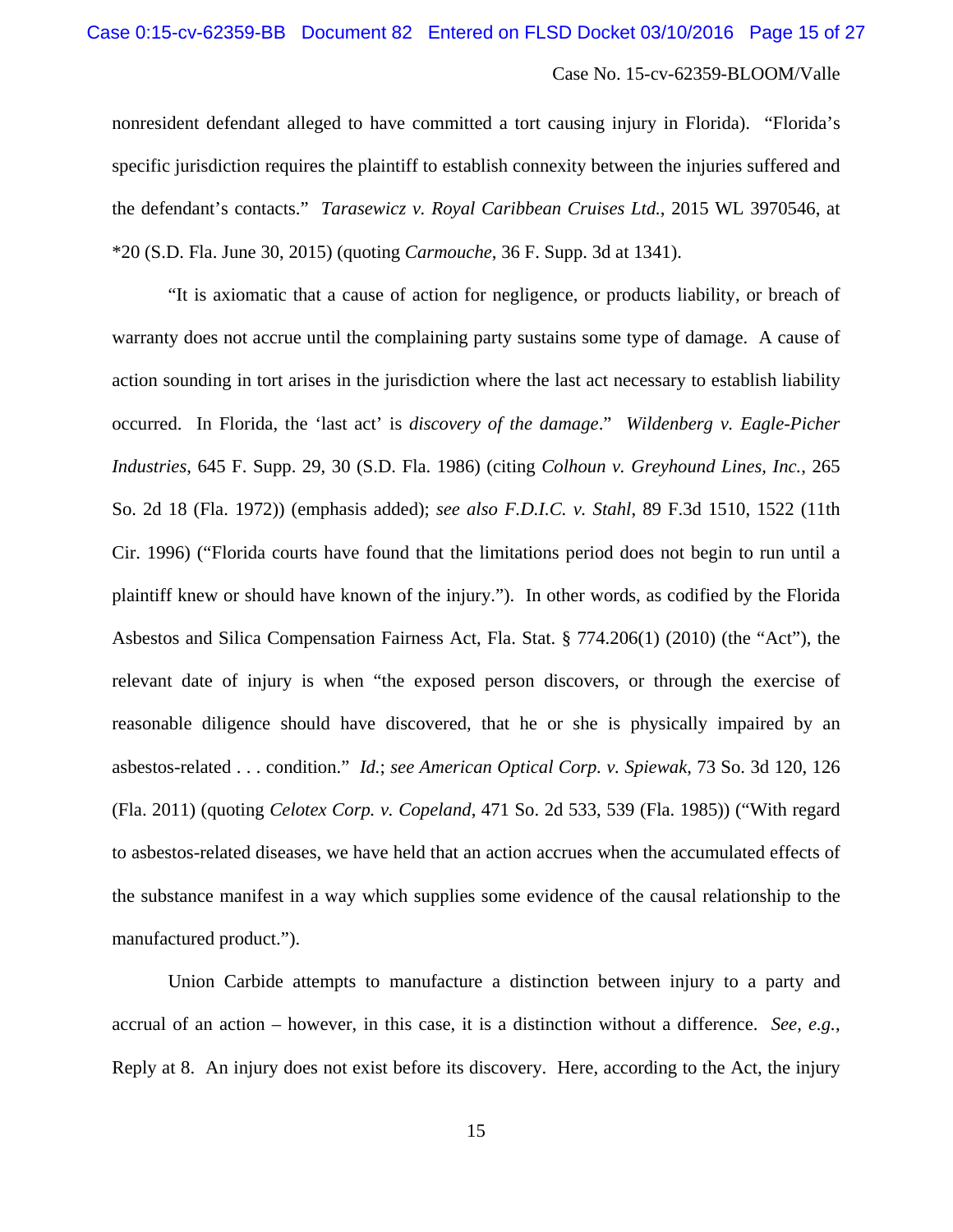did not occur until Waite knew or should have reasonably known that he was physically impaired by a condition related to asbestos exposure.

Nevertheless, courts have demonstrated some confusion in applying the definition of injury supplied by the Act. For example, in *American Optical*, 73 So. 3d at 129, faced with similar facts, the court held that the inhalation of the asbestos fibers constituted the actual injury that was "inflicted upon the bodies of the plaintiffs." However, in *Frazier v. Philip Morris USA Inc.*, 89 So. 3d 937, 945 (3rd DCA April 11, 2012), the court interpreted *American Optical* to mean that, in the case of a "creeping disease," like mesothelioma, "the 'manifestations' that are pertinent are symptoms or effects that actually disclose that the prospective claimant is suffering from a disease or medical condition caused by tobacco use, and which are thus sufficient to assert a cause of action against the responsible manufacturer(s)." Furthmore, the Court rejected "as both unworkable and unfair an interpretation of the 'creeping disease' case law that would allow a defense expert to engage in a belated armchair analysis and to opine many years later that the claimant's claim is barred because her treating physician should have investigated the creeping, as yet un-manifested disease." *Id.* at 946.

Examining the context of these two cases resolves any apparent conflict between their holdings. In *American Optical*, 73 So. 3d at 126-27, the Court was focused on dispelling the notion that manifestation, as defined by the Act, was limited to "physical impairment symptons as set forth in the statutory restrictions." *Frazier*, 89 So. 3d 937, elucidated the previouslyunwritten corollary: although certain physical symptoms are not required for manifestation of an illness, likewise, no manifestation occurs unless or until an exposed person can reasonably discover a physical impairment. As the Court in *Frazier* illustrated, otherwise, "Frazier could not have filed a non-frivolous lawsuit against the appellees in 1986 on a theory that her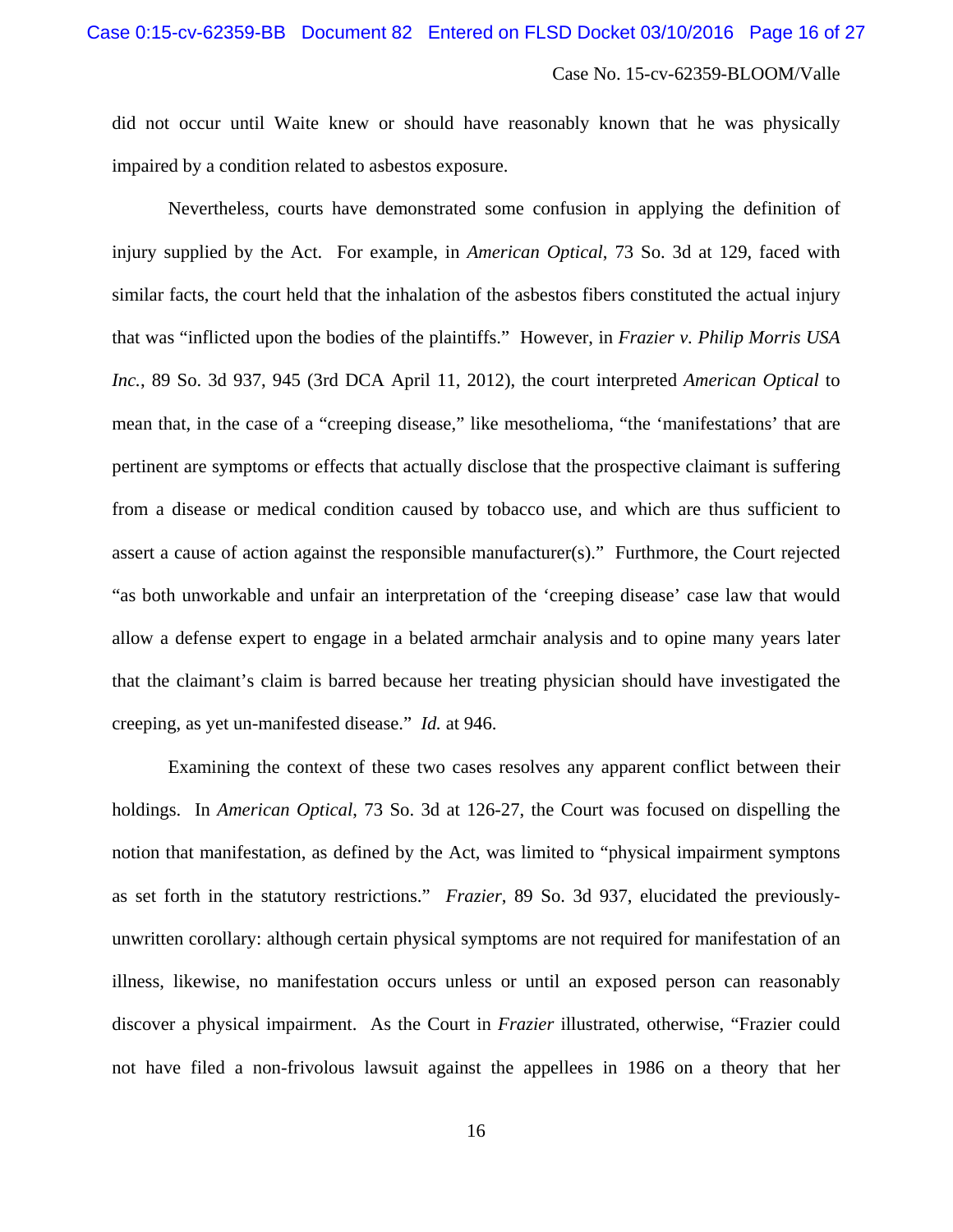symptoms and pneumonia were compensable results of her addiction to tobacco, nor could she have filed such a lawsuit in 1987 for 'pneumonia and/or bronchitis.' It was not until February 1991 that a set of tests and a referral adduced competent evidence that COPD/emphysema was a likely suspect." *Id.* at 946. This reading of the Act is consistent with its purpose of "preserv[ing] the rights of any individuals who have been exposed to asbestos to pursue compensation should they become 'impaired' in the future." Fla. Stat. § 774.202 (2010);<sup>9</sup> see also Berger v. Philip *Morris USA, Inc.*, 49 F. Supp. 3d 1065, 1070, 1074 (M.D. Fla. 2014) ("[I]n the creeping disease context, knowledge of a causal connection is warranted as a means to prevent the perverse result of plaintiffs being unable to pursue fruitful actions before ever knowing enough to do so. . . . 'Manifested' in this sense is that point in time when [plaintiff's disease] became symptomatic.").

Here, Waite could not have filed a lawsuit against Union Carbide around the time of his asbestos exposure, in the mid-1900s, in Massachusetts, as he only learned of his injury at a much later date – when he began exhibiting symptoms that led to his diagnosis with malignant mesothelioma on June 25, 2015. Assessing a precise date is unnecessary, as Plaintiff has lived in Florida since the late 1970s. Plaintiff asserts that he had no knowledge of an injury – nor could he have reasonably discovered one – before moving to Florida. Defendant has failed to submit any evidence to the contrary. Accordingly, despite the fact that Waite was exposed to Union Carbide's Asbestos Products in Massachusetts, the manifestation of his injury occurred in Florida.

1

 $9^9$  Section 774.202 provides that the Act serves four purposes in total: (1) to give priority to "true" victims of asbestos (i.e., those claimants who can demonstrate "actual physical impairment" caused by asbestos exposure); (2) to preserve the rights of any individuals who have been exposed to asbestos to pursue compensation should they become "impaired" in the future; (3) to enhance the ability of the judicial system to supervise and control asbestos litigation; and (4) to conserve the resources of defendants to permit compensation to cancer victims and individuals who are currently "physically impaired," while securing the right to similar compensation to individuals who may suffer "physical impairment" in the future. Fla. Stat. § 774.202 (2010).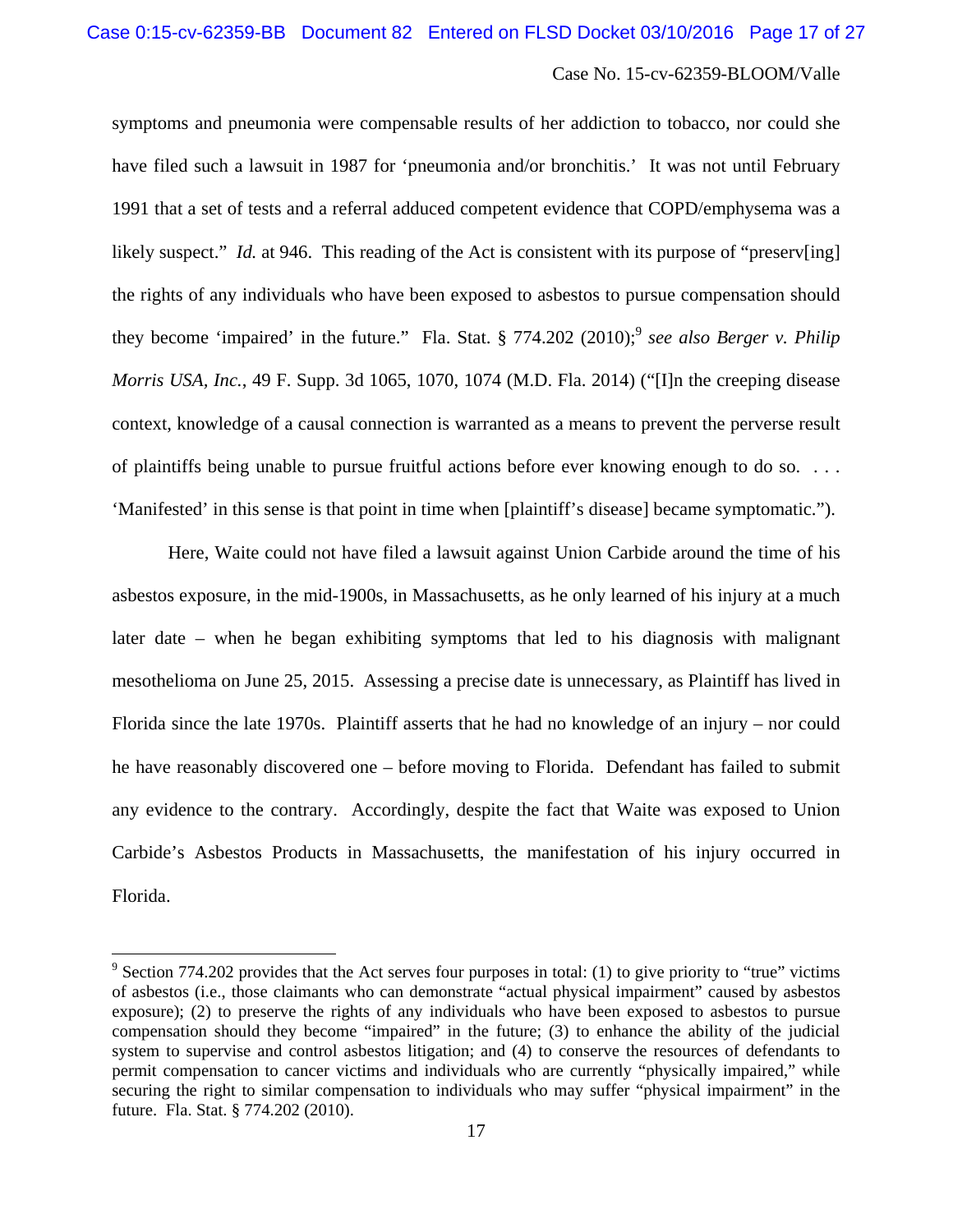Furthermore, as required by the long-arm statute, Plaintiffs' evidence shows that Defendant was selling the exact same Asbestos Products in Florida for use in joint compound products (among others) at the time that Waite was using those products in Massachusetts. *See* Fla. Stat. § 48.193(1)(a)(6) ("... if, at or about the time of the injury, either [the] defendant was engaged in solicitation or service activities within this state [or p]roduces, materials, or things processed, serviced, or manufactured by the defendant anywhere were used or consumed within this state in the ordinary course of commerce, trade, or use."). Plaintiffs have demonstrated that Defendant has been registered to do business in Florida and has maintained a registered agent to receive service of process since 1949. *See* ECF No. [38]. By the early 1970s, Defendant was the largest supplier of asbestos to the drywall joint compound market in the United States, supplying over 50% of all asbestos fiber used in joint compounds. *Id.* Plaintiffs have even produced invoices demonstrating that Union Carbide sold tons of Calidria to customers in Florida, as well as a plant in Jacksonville, in the 1960s and 1970s. *Id.*; *see Aubin v. Union Carbide Corp.*, 177 So. 3d 489, 495-96 (Fla. 2015).

Analysis of this collective evidence, alongside the applicable Florida state law, persuades the Court that Union Carbide is subject to suit in Florida for injury resulting from exposure to its Calidria-brand asbestos. Waite inhaled Defendant's Asbestos Products in Massachusetts in the 1940s through the 1970s, when Union Carbide was manufacturing and distributing the same Asbestos Products in Florida. However, he was only able to reasonably discover that he was physically impaired by an asbestos-related condition, namely, malignant mesothelioma, when he became symptomatic – likely around the time of his diagnosis in 2015, which, in any case, was many years after moving to Florida in the late 1970s. *See, e.g.*, the Act. Neither the arguments nor evidence presented by Defendant serve to otherwise obviate this conclusion. Accordingly,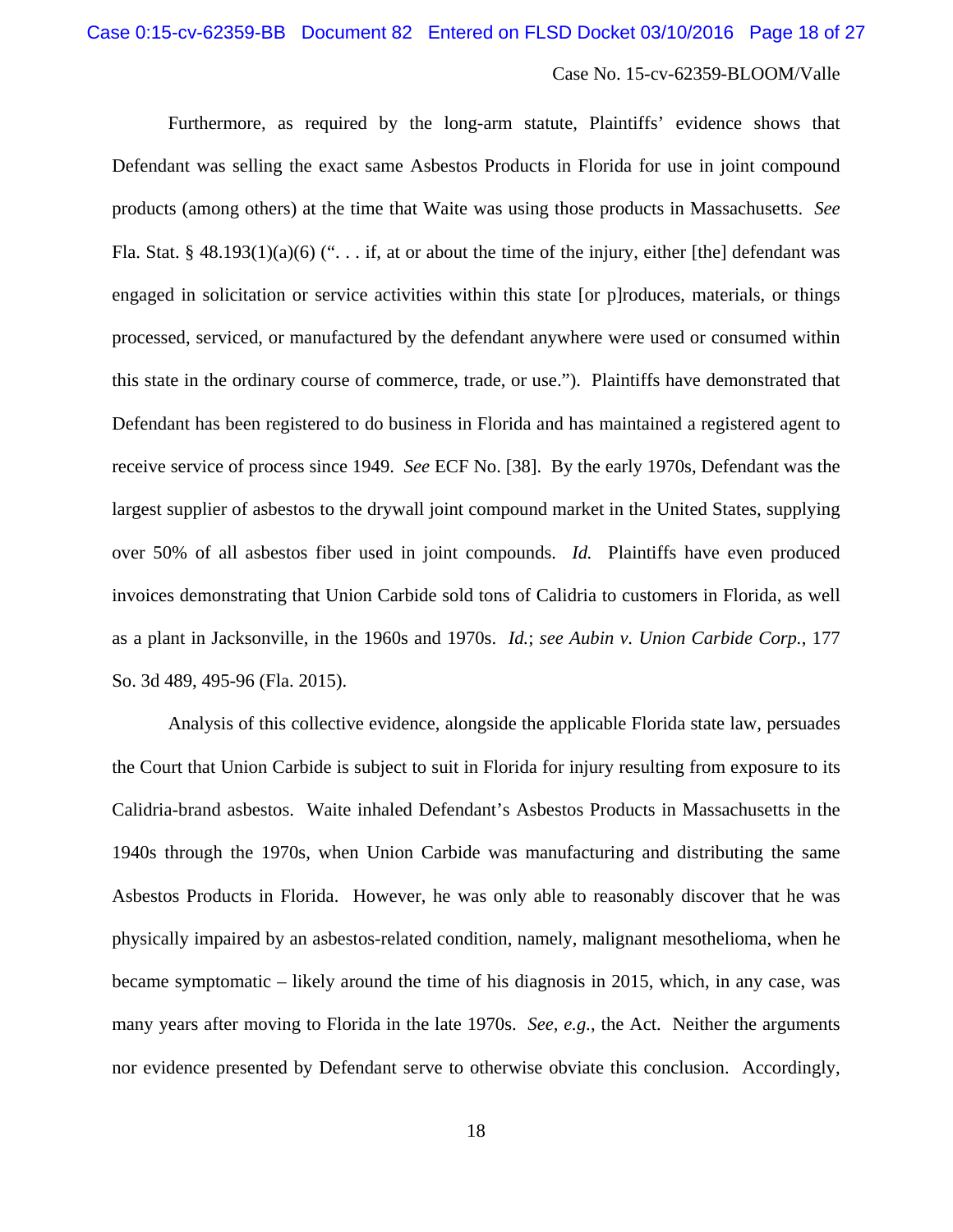the facts before the Court substantiate a finding of specific jurisdiction pursuant to the Florida long-arm statute, Fla. Stat. § 48.193(1)(a)(6). *See, e.g.*, *High Tech Pet Products, Inc. v. Shenzhen Jianfeng Electronic Pet Product Co., Ltd.*, 2015 WL 926048, at \*3 (M.D. Fla. Feb. 12, 2015) (finding specific jurisdiction pursuant to Fla. Stat. §  $48.193(1)(a)(6)$ , because defendant committed tortious act outside of Florida, "while engaging in solicitation within the state of Florida," which caused injury to plaintiff in Florida).

#### **b. Due Process**

The second prong of the personal jurisdiction inquiry focuses on whether "sufficient minimum contacts exist between the defendants and the forum state so as to satisfy 'traditional notions of fair play and substantial justice.'" *Sculptchair, Inc. v. Century Arts, Ltd.*, 94 F.3d 623, 626 (11th Cir. 1996) (internal citation omitted); *see also Int'l Shoe*, 326 U.S. at 316. With respect to this constitutional requirement, courts concern themselves with whether the conduct of the defendant is of a character that he "should reasonably anticipate being haled into court there." *Madara v. Hall*, 916 F.2d 1510, 1516 (11th Cir. 1990) (citing *Burger King Corp. v. Rudzewicz*, 471 U.S. 462, 474 (1985); *World-Wide Volkswagen Corp. v. Woodson*, 444 U.S. 286, 297 (1980)). A defendant's actions must, in some way, evince the fact that the defendant has purposefully availed himself "of the privilege of conducting activities within the forum." *Id.* (quoting *Hanson v. Denckla*, 357 U.S. 235, 253, *reh'g denied*, 358 U.S. 858 (1958)). Thus, the defendant must create a "substantial connection" with the forum state in order for the exercise of jurisdiction to be proper. *See id.* (citing *Burger King*, 471 U.S. at 475).

Defendant Union Carbide satisfies this requirement. As mentioned above, Union Carbide has participated in a lawsuit in Florida as a plaintiff, in which it sought the protections of the same laws that it is now attempting to disclaim. *See, e.g.*, ECF No. [38-13] (where Defendant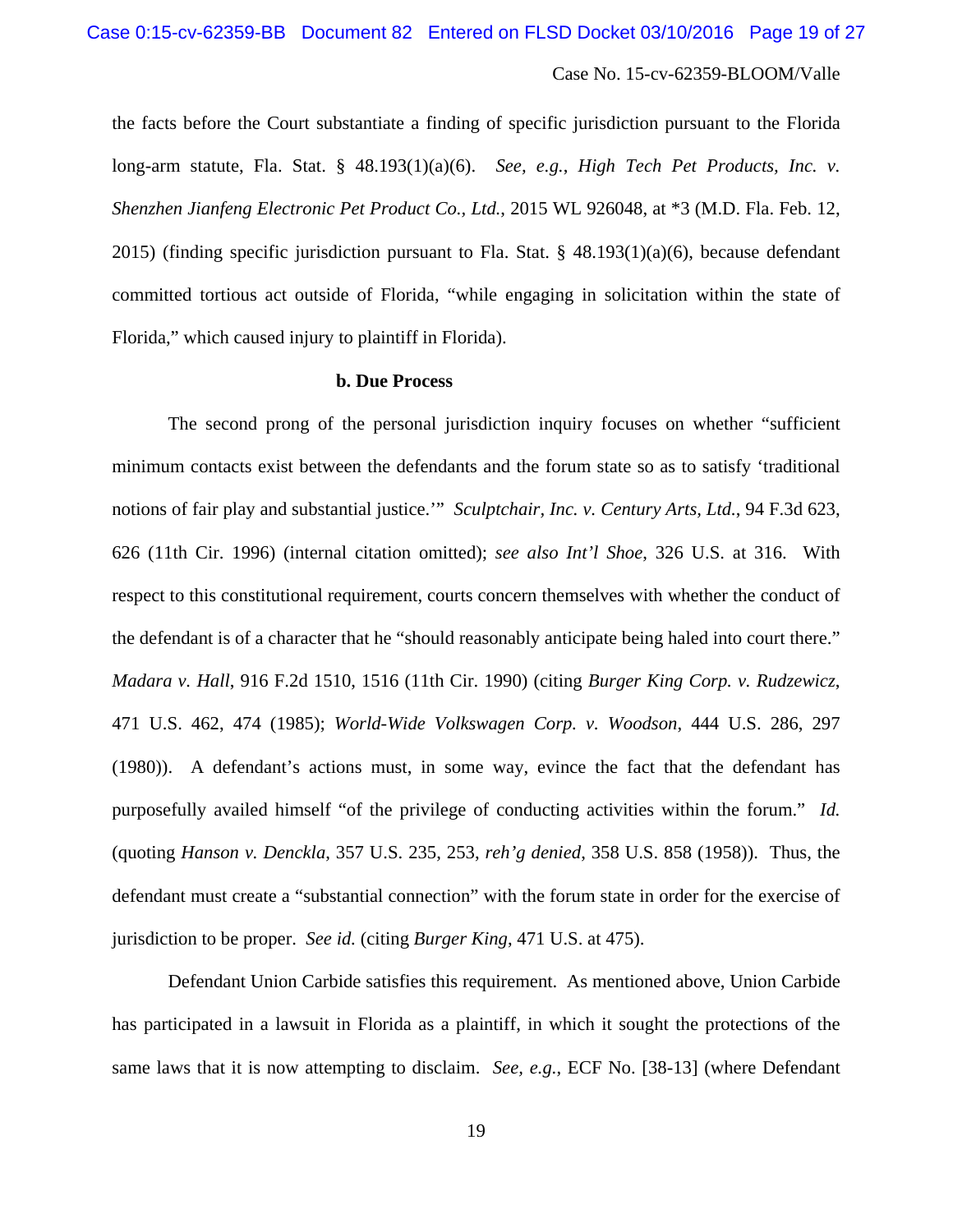brought action against Florida power companies alleging violation of federal and Florida state antitrust laws). As noted *infra*, Union Carbide has been a defendant in numerous, recent cases litigated in Florida, including asbestos cases involving exposures to its "Calidria" brand asbestos, as implicated here. *See, e.g., Union Carbide Corp. v. Kavanaugh*, 879 So. 2d 42 (Fla. 4th Dist. Ct. App. 2004); *McConnell v. Union Carbide Corp.*, 937 So.2d 148 (Fla. 4th Dist. Ct. App. 2006). Indeed, the Florida Supreme Court recently affirmed the lower court's decision finding liability for Union Carbide for the very same conduct alleged in the present case. *See Aubin v. Union Carbide Corp.*, 2015 WL 6513924, at \*17-18 (Fla. Oct. 29, 2015) ("The important aspect of strict products liability . . . remains true today: the burden of compensating victims of unreasonably dangerous products is placed on the manufacturers, who are most able to protect against the risk of harm, and not on the consumer injured by the product."). Accordingly, although Union Carbide is not a resident of Florida, it can reasonably expect to be haled into court in this state for alleged harm due to exposure to its Asbestos Products.

With respect to "fair play and substantial justice," courts must consider various factors to establish the reasonableness of jurisdiction. *Madara*, 916 F.3d at 1517 (citation omitted). These factors include "the burden on the defendant in defending the lawsuit, the forum state's interest in adjudicating the dispute, the plaintiff's interest in obtaining convenient and effective relief, the interstate judicial system's interest in obtaining the most efficient resolution of controversies and the shared interest of the states in furthering fundamental substantive social policies." *Id.* (citing *Burger King*, 471 U.S. at 477; *World-Wide Volkswagen*, 444 U.S. at 292). "Where these factors do not militate against otherwise permitted jurisdiction, the Constitution is not offended by its exercise." *Licciardello*, 544 F.3d at 1284.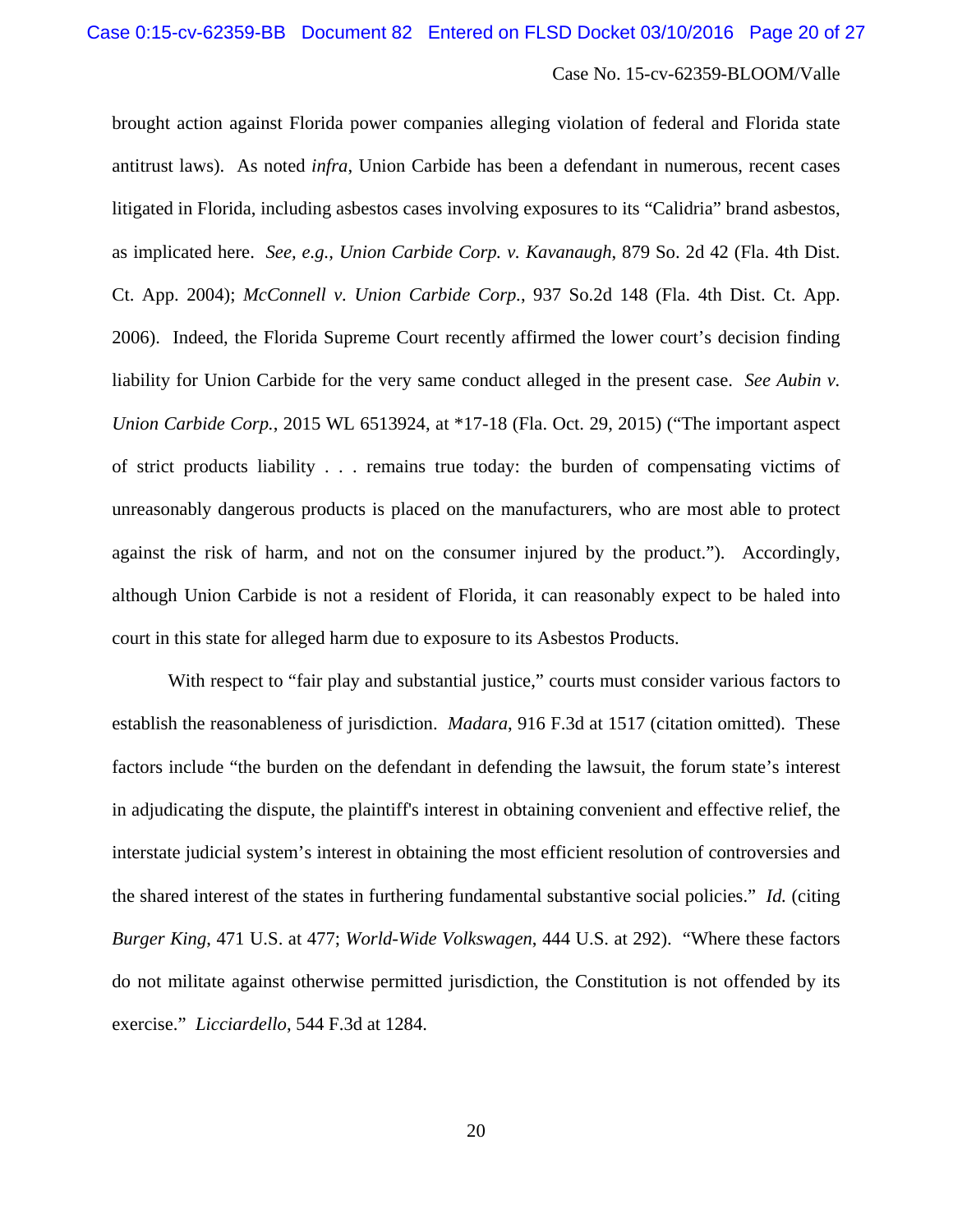Analysis of these factors makes it abundantly clear that requiring Defendant to litigate this case in Florida is consistent with the Due Process Clause of the Fourteenth Amendment.<sup>10</sup> First, Union Carbide makes no claim in the Motion that continuing this litigation in Florida, as opposed to New York, would impose any increased "burden" – nor could it. As demonstrated above, Union Carbide is involved in multiple ongoing mesothelioma cases in Florida and has Florida counsel. Presumably, Defendant will be litigating these cases with the same counsel, experts, and corporate representatives that it will use in this case, regardless of the outcome of this Motion. Its burden is, therefore, neither lessened nor heightened by allowing Plaintiffs to litigate here. The depositions of James Waite and Sandra Waite have already been taken, with Union Carbide in attendance. Other depositions of witnesses will necessarily occur in Florida, as all of James Waite's medical providers are located in Florida. Furthermore, because James Waite has also suffered asbestos exposures in Florida, witnesses who can speak to those exposures are only located in Florida – such as the retailers of the automotive parts used by him. Defendant litigates disputes throughout the country, including in Florida. Therefore, the absence of any burden to Defendant weighs heavily in favor of finding jurisdiction reasonable in this case.

Second, Florida has an indisputable interest in resolving litigation involving asbestos cancer that developed in Florida to a longtime Florida resident. Florida's legislature specifically noted this interest in passing the Asbestos Act, defined above: "A civil action alleging an asbestos or silica claim may be brought in the courts of this state if the plaintiff is domiciled in this state or the exposure to asbestos or silica that is a substantial contributing factor to the physical impairment of the plaintiff on which the claim is based occurred in this state." Fla. St.

<u>.</u>

 $10$  Much of the following reasonableness analysis is drawn from the Court's prior Order examining the same factors pursuant to general jurisdiction.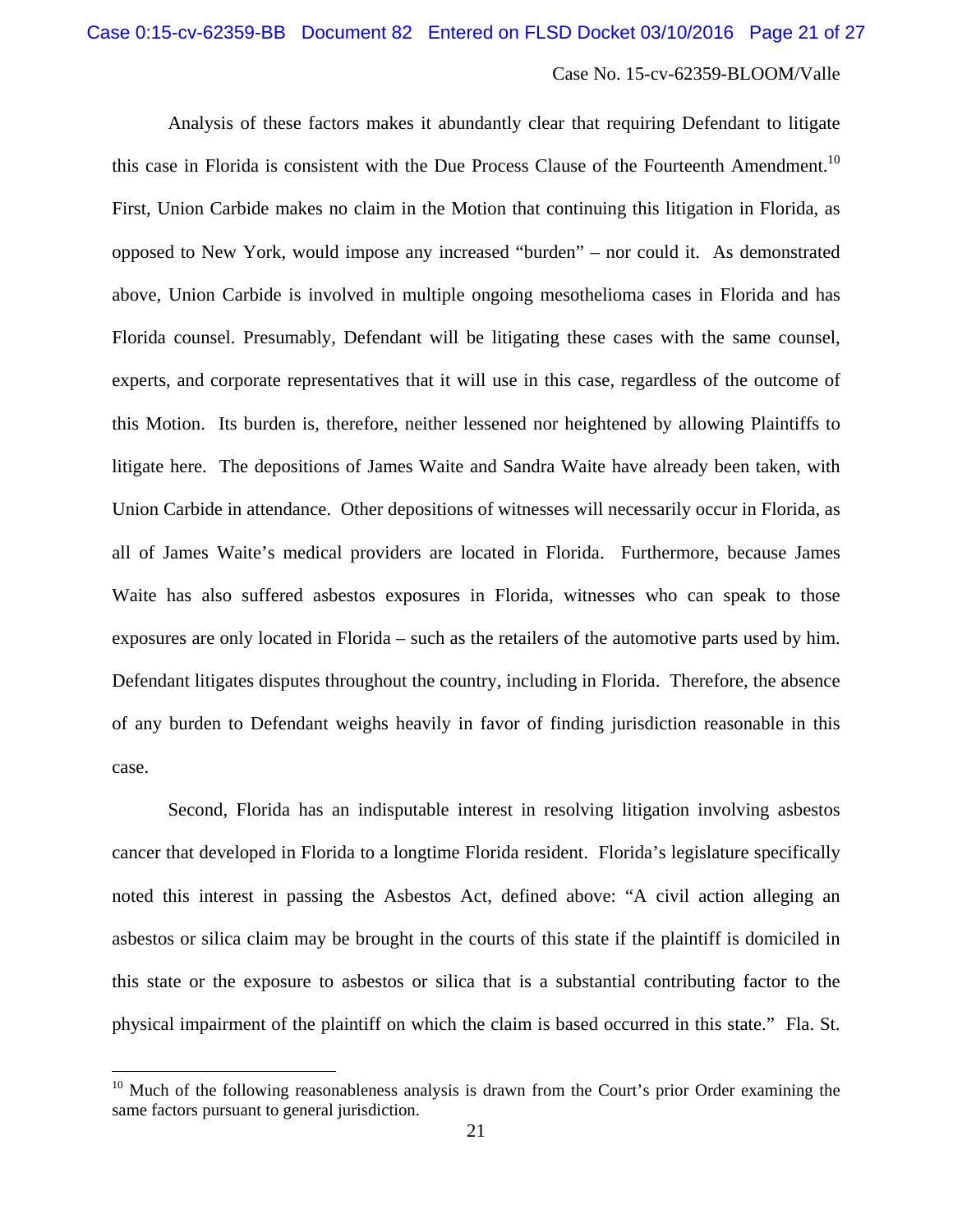§774.205(1). Waite has lived in Florida for decades and was exposed in Florida to a number of Asbestos Products here as well; since mesothelioma is a cumulative disease, both the Massachusetts and Florida exposures likely contributed to Waite's risk and development of disease. *See Borel v. Fibreboard*, 493 F.2d 1076, 1083 (5th Cir. 1973) ("A worker's present condition is the biological product of many years of exposure to asbestos dust, with both past and recent exposures contributing to the overall effect."); ECF Nos. [38-17] (Expert Report of Arnold R. Brody, Ph.D.) at pp. 7-8, 22-24; [38-18] (Collegium Ramazzini Comments on the Causation of Malignant Mesothelioma) ("[T]he risk of malignant mesothelioma is related to cumulative exposures to asbestos in which all exposures – early as well as late – contribute to the totality of risk."). Moreover, Florida has an interest in resolving this dispute because Plaintiffs' evidence shows that Defendant was selling the exact same Asbestos Products in Florida for use in joint compound products (among others) at the time that Waite was using those products in Massachusetts. For these reasons, Florida's interest in this case weighs in favor of finding jurisdiction over Union Carbide.

Third, Plaintiffs' interest in obtaining convenient and effective relief in Florida is substantial. Plaintiffs chose to bring this case in the state where, not only was Waite exposed to asbestos, but his cancer developed biologically. He was diagnosed in Florida, he received medical treatment in Florida – and, thus, his cause of action accrued in Florida. Per Florida law, Waite has sued numerous responsible parties against whom comparative fault will be apportioned by the jury, should this case survive to trial. Plaintiffs have an interest in obtaining full compensation for his injuries, and the most effective and efficient relief would result from one case in which all responsible parties were tried together. If the Court were to dismiss all claims against Union Carbide, it would be necessary for Plaintiffs to file lawsuits in multiple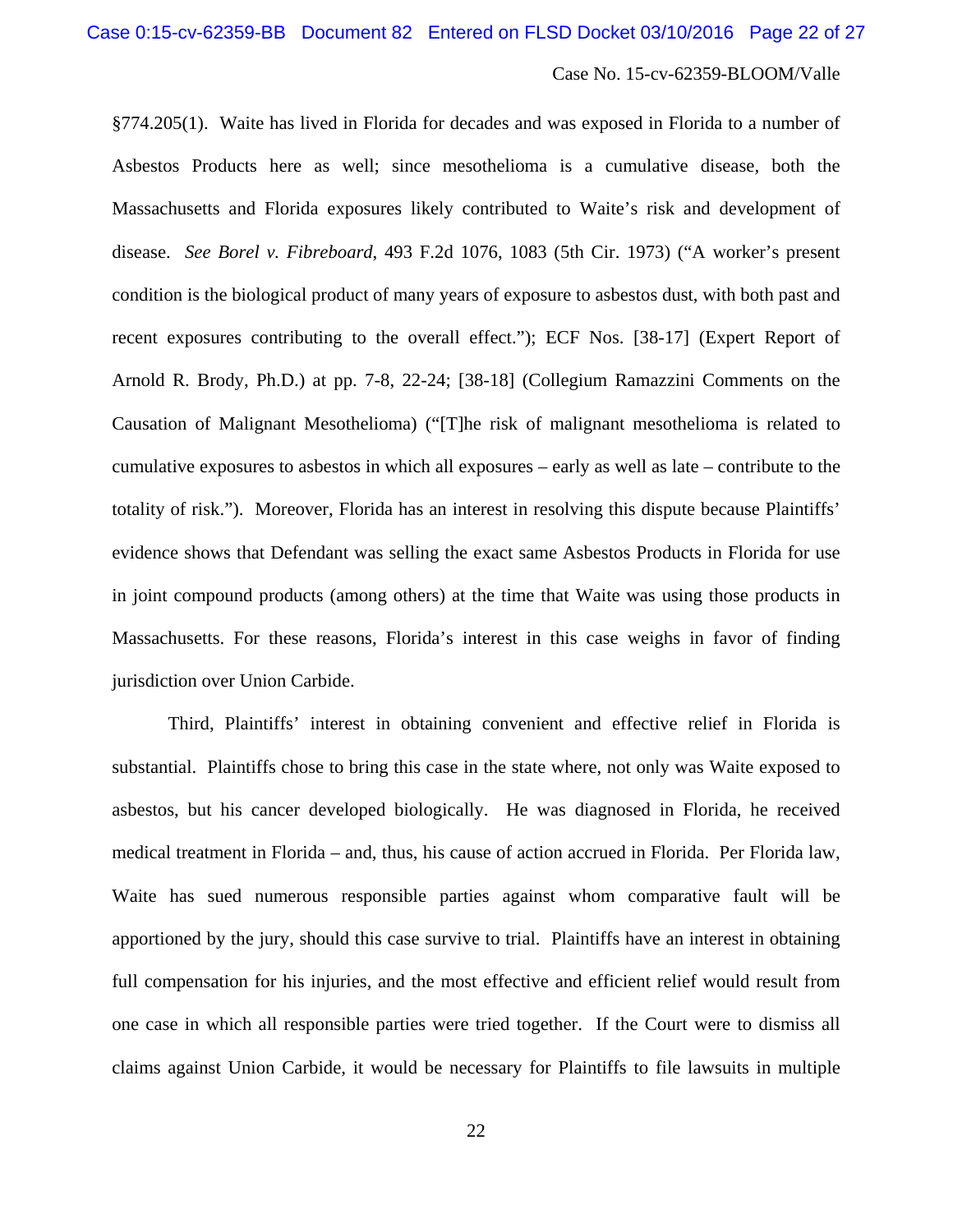states to try to piece together full compensation for an indivisible injury. Thus, this factor weighs heavily in favor of finding jurisdiction proper in Florida.

Likewise, consideration of the fourth and fifth due process factors counsels for the exercise of jurisdiction here. Multiple lawsuits would also create a significant danger of inconsistent verdicts. For example, Florida follows apportionment of fault, while Massachusetts is a joint and several liability state. Accordingly, if Defendant's theory is adopted, and a separate lawsuit is filed in Massachusetts against Defendant, neither the Plaintiffs nor Union Carbide would be able to obtain jurisdiction over the remaining Defendants in the Florida case – precluding claims or crossclaims against them. *See, e.g.*, Motion for Leave to Amend, discussed *infra* (requesting leave to file amended answer and affirmative defendants naming new *Fabre* defendants for apportionment of fault). It would be unlikely that Florida and Massachusetts juries, applying different substantive law against different parties, would reach identical results with respect to the percentage of liability owed by Defendant – let alone that they would reach identical determinations of the amount of the Plaintiffs' damages. For the same reasons, the Court finds that the interests of other affected forums in obtaining efficient resolution of the dispute and advancement of substantive social policies counsel in favor of the exercise of jurisdiction.

For the above-stated reasons, the Court concludes that the exercise of jurisdiction in this case clearly comports with traditional notions of fair play and substantial justice. *See, e.g.*, *World-Wide Volkswagen*, 444 U.S. at 298 ("The forum State does not [] exceed its powers under the Due Process Clause if it asserts personal jurisdiction over a corporation that delivers its products into the stream of commerce with the expectation that they will be purchased by consumers in the forum State.").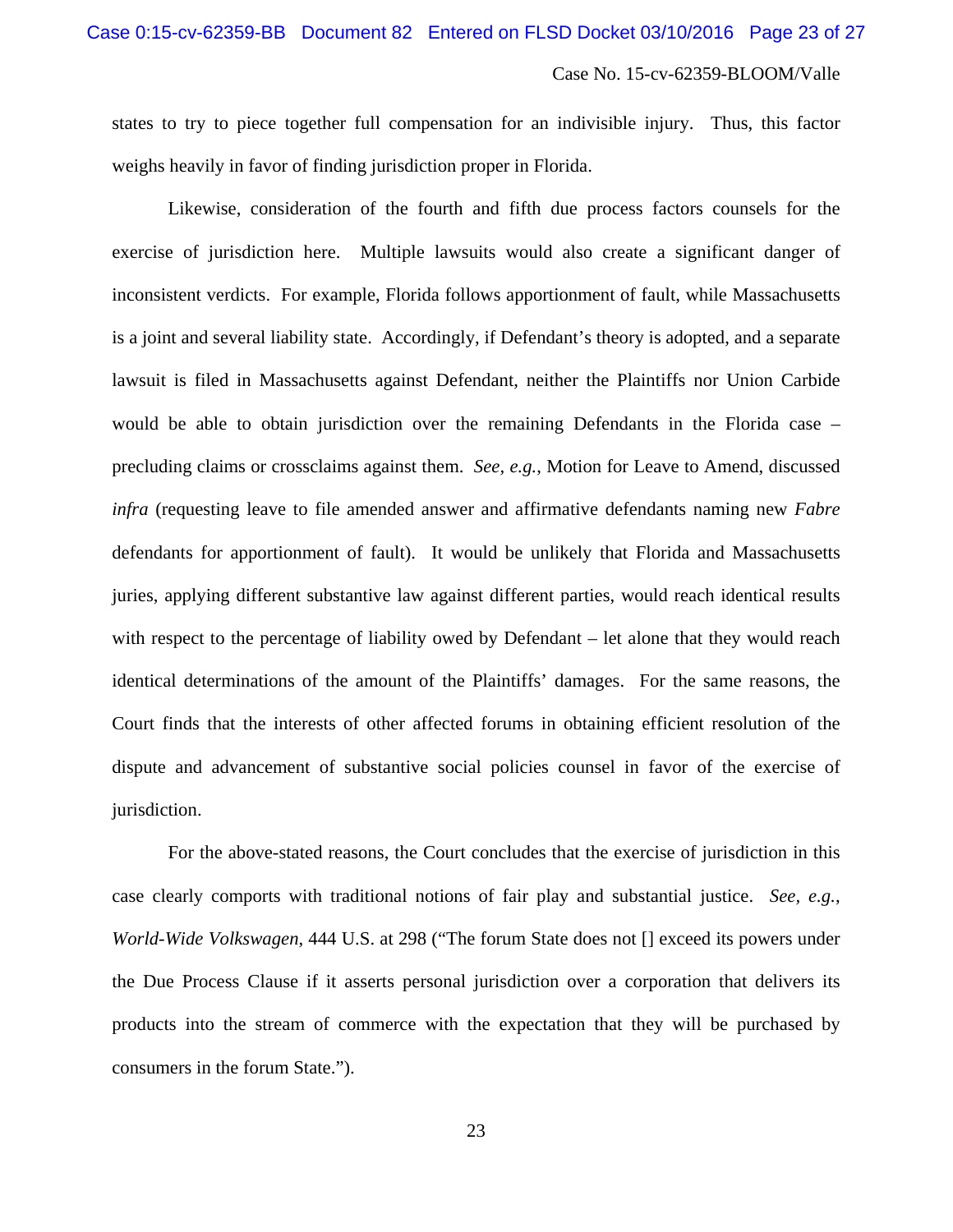## **B. Motion for Leave to Amend and Motion for Extension of Time to Amend**

In the Motion for Leave, Union Carbide seeks leave from the Court to file an amended answer and affirmative defenses. Generally, Rule 15 governs amendment to pleadings. Apart from initial amendments permissible as a matter of course, "a party may amend its pleading only with the opposing party's written consent or the court's leave." Fed. R. Civ. P. 15(a)(2). "The court should freely give leave when justice so requires." *Id.* However, "[a] district court need not . . . allow an amendment (1) where there has been undue delay, bad faith, dilatory motive, or repeated failure to cure deficiencies by amendments previously allowed; (2) where allowing amendment would cause undue prejudice to the opposing party; or (3) where amendment would be futile." *Bryant v. Dupree*, 252 F.3d 1161, 1163 (11th Cir. 2001).

Here, Union Carbide seeks to amend its Answer and Affirmative Defenses in order to identify with specificity those nonparties against whom it may be entitled to an apportionment of non-economic damages pursuant to Fla. Stat. § 768.81(3) and *Fabre v. Marin*, 623 So. 2d 1182 (Fla. 1993), *receded from in part*, *Wells v. Tallahassee Mem'l Reg'l Med. Ctr.*, 659 So. 2d 249, (Fla. 1995). Fla. Stat. § 768.81(3) recognizes the right of a defendant seeking apportionment to amend its answer to identify non-parties that the defendant has determined to be at fault: "In order to allocate any or all fault to a nonparty, a defendant must affirmatively plead the fault of a nonparty and, absent a showing of good cause, identify the nonparty, if known, or describe the nonparty as specifically as practicable, either by motion or in the initial responsive pleading when defenses are first presented." Fla. Stat. § 768.81(3)(d). The Florida Supreme Court has also expressly recognized the right and obligation of a defendant to amend its Answer to identify non-parties subject to apportionment: "[I]n order to include a nonparty on the verdict form pursuant to *Fabre*, the defendant must plead as an affirmative defense the negligence of the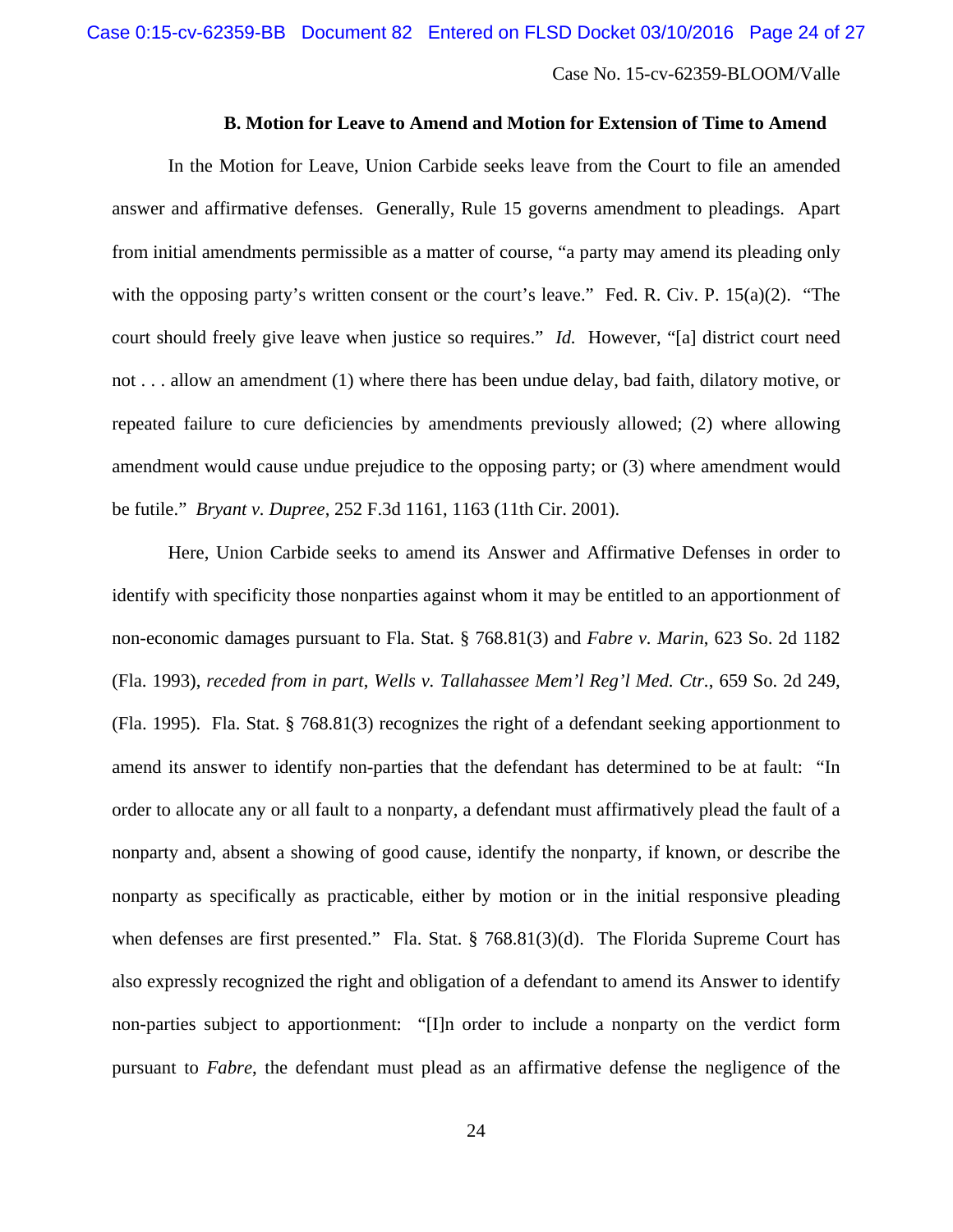nonparty and specifically identify the nonparty . . . notice prior to trial is necessary because the assertion that noneconomic damages should be apportioned against a nonparty may affect both the presentation of the case and the trial court's rulings on evidentiary issues." *Nash v. Wells Fargo Guard Serv., Inc.*, 678 So. 2d 1262, 1264 (Fla. 1996).

Plaintiffs contend that, because the Motion was filed on the date of the deadline and allegedly fails to provide the requisite specificity, they will be precluded from obtaining necessary discovery. However, the Court finds that this does not amount to prejudice barring amendment, which the Federal Rules counsel should be given freely before the expiration of the amendment deadline. Ultimately, the proposed amendment to add additional *Fabre* defendants appears to require little discovery and involve events well-known to Plaintiffs. Moreover, discovery is not closed. Thus, Plaintiffs have the opportunity to conduct additional discovery if so required. Likewise, there has been no bad faith or undue delay on the part of Union Carbide, as it has been evaluating the additional non-parties identified through discovery, and sought leave to amend prior to expiration of the February 1, 2016, deadline for filing motions to amend set forth in this Court's Scheduling Order. *See* Scheduling Order at 1. Nor would amendment be futile; the non-parties identified in Union Carbide's proposed amendment may potentially be liable for Plaintiffs' alleged injuries. Additionally, because Union Carbide raised apportionment as a defense in its original Answer and Affirmative Defenses, the proposed amendments will not alter the basic issues in this case. For all of these reasons, the Court will grant Defendant's Motion for Leave to file an amended answer and affirmative defenses.

All Defendants collectively make a similar request in the Motion for Extension of Time to Amend. On December 2, 2015, the Court entered a Scheduling Order, ECF No. [33], which established February 1, 2016, as the deadline for parties to file motions to amend pleadings or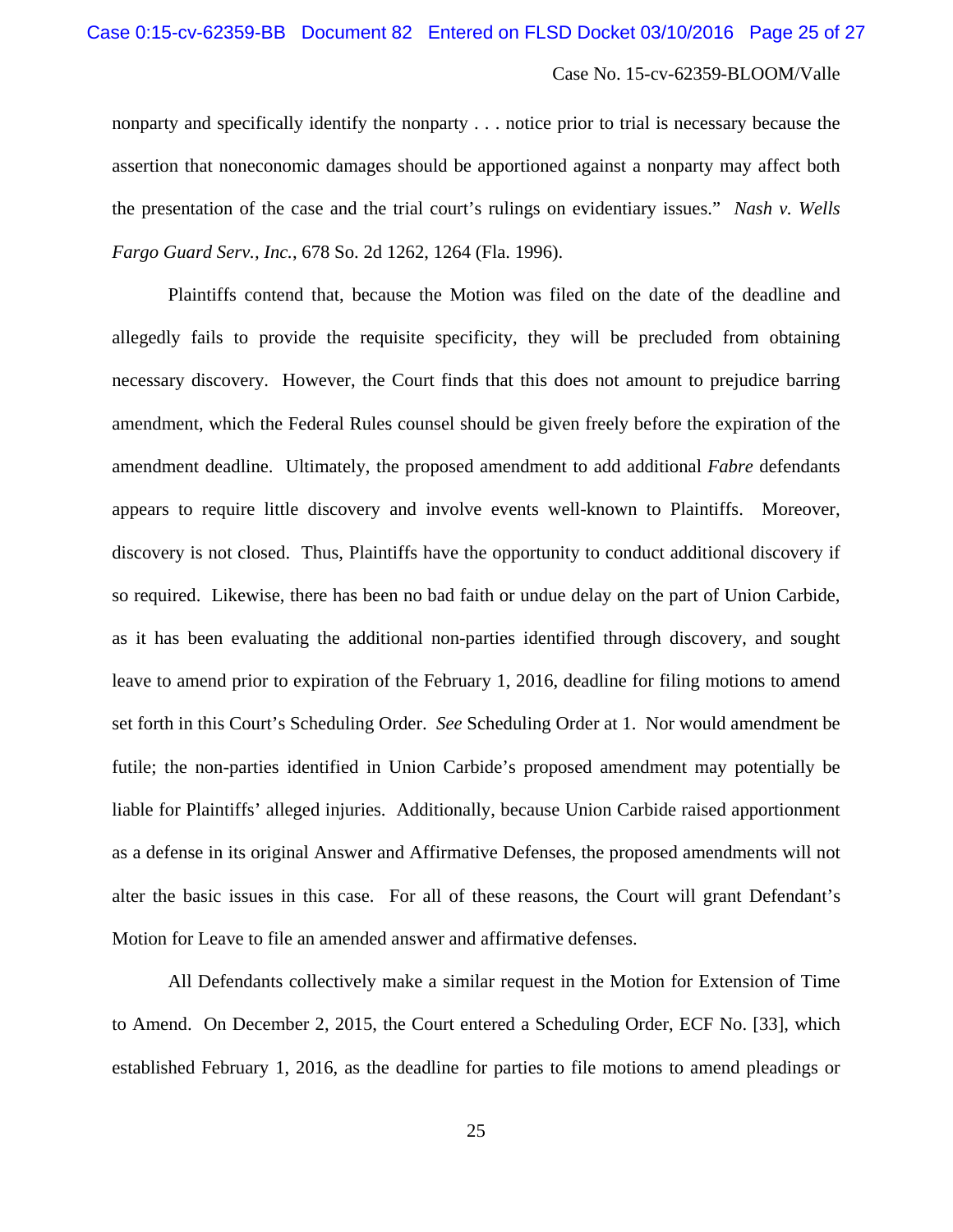join parties. In the Motion to Amend, Defendants request that the Court allow them until March 31, 2016, to file amended answers and affirmative defenses to Plaintiffs' Complaint "to identify those non-parties against whom they may be entitled to an apportionment of non-economic damages pursuant to Fla. Stat. § 768.81(3) and *Fabre v. Marin*, 623 So. 2d 1182 (Fla. 1993)." Motion to Amend at 1. Plaintiffs respond that Defendants' Motion fails to demonstrate good cause and to provide requisite specificity. ECF No. [71] ("Plaintiff's Response to Motion to Amend") at 2. The Waites further allege that an extension of the deadline to amend would prejudice them by precluding them from conducting meaningful discovery regarding the factual basis for and evidence supporting Defendants' apportionment claims. *Id.* at 4-5. Defendants, in turn, cast doubt on Plaintiffs' claims, pointing out that Plaintiffs originally proposed the deadline for *Fabre* amendments for a date five days after the discovery cutoff, ECF No. [31]. *See* ECF No. [81] at 2 ("Defendant's Reply to Motion to Amend").

Requests to deviate from a scheduling order require a showing of "good cause." Fed. R. Civ. P. 16(b)(4). "To establish good cause, the party seeking the extension must establish that the schedule could not be met despite the party's diligence." *Ashmore v. Sec'y, Dep't of Transp.*, 503 F. App'x 683, 685-86 (11th Cir. 2013). Here, Defendants argue that good cause exists to modify the scheduling order because there is still substantial discovery left to be conducted, and this discovery may reveal non-parties who are at fault in this case. They have sought the extension for the limited purpose of amending to add *Fabre* defendants. Accordingly, any extension will not disrupt any other deadline in the Scheduling Order, including the April 29, 2016, discovery deadline and the date for trial. Furthmore, to the extent that Plaintiffs wish to conduct further discovery after Defendants file the requested amendment by March 31, 2016, they will have a remaining month of discovery in which to do so. Therefore, the Court finds that